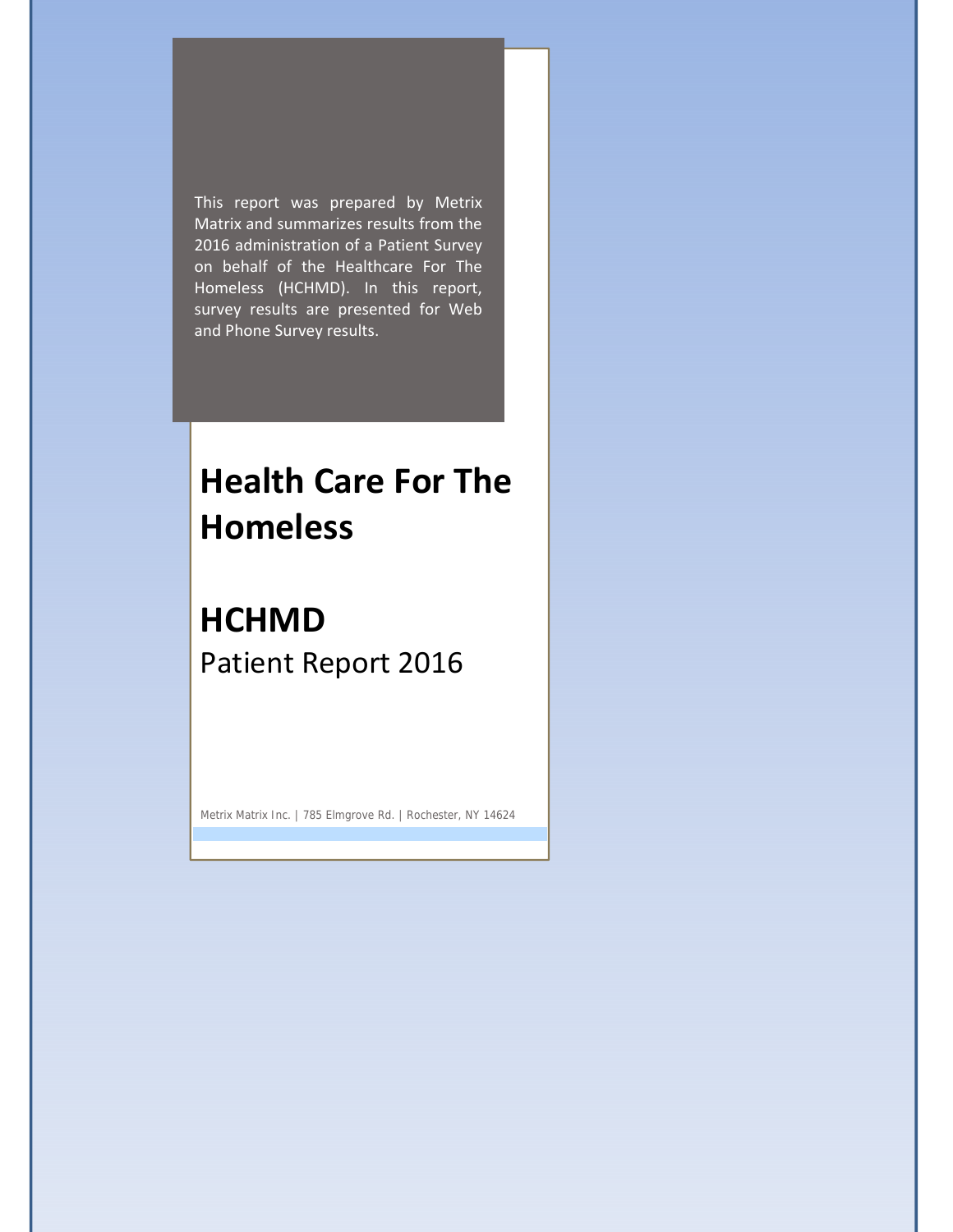## **I. Introduction**

#### **PATIENT EXPERIENCE REPORTING**

Patient Experience Reporting allows a healthcare organization's stakeholders, from Practice Managers to Clinicians, a means to measure patient experience empirically, as well as providing participating patients with an anonymous feedback medium. This standardized practice has been implemented by a broad range of healthcare providers. Metrix Matrix, on behalf of Health Care for the Homeless (HCHMD) administered a mixed‐mode patient experience survey to a random sampling of the HCHMD patient population.

### **SURVEY SPECIFICATIONS**

The survey instrument used for this study was developed by HCHMD and was fielded via a mixed‐mode methodology.

This study included both phone and web based components.

Some of the top level definitions, defining the scope of this study, include:

**Practice** - One or more clinicians who practice together and provide patient care at a single geographic location.

**Clinician ‐** Physicians, nurse practitioners and physician assistants who practice medicine in the participating site location.

**Target Population –** The target population for this survey included all of HCHMD's patient population, of any age, who have had at least one or more qualifying visits to a HCHMD practice site.

#### **SAMPLING AND METHODOLOGY**

Phone contact data files were generated by HCHMD and securely transmitted to Metrix Matrix. The final sample population was randomly selected by Metrix Matrix and derived from the phone contact data provided by HCHMD. Predetermined site quotas for the phone component of the survey administration were agreed upon by both Metrix matrix and HCHMD prior to fielding.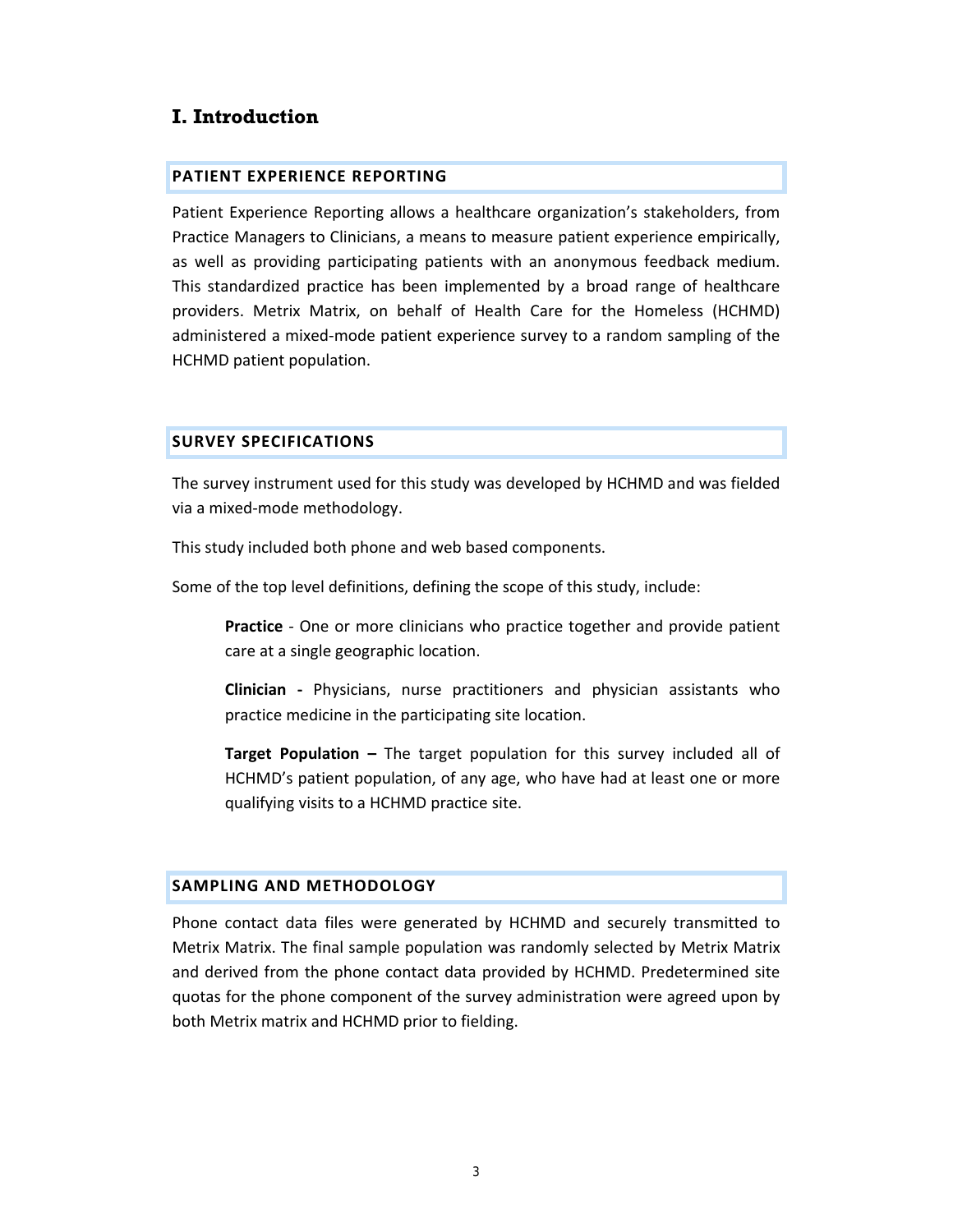| <b>PRACTICE NAME</b>                | <b>TARGET QUOTA</b> | <b>SURVEYS COMPLETED</b> |
|-------------------------------------|---------------------|--------------------------|
| <b>FALLSWAY (ONE VISIT)</b>         | 120                 | 120                      |
| <b>FALLSWAY (MULTIPLE VISITS)</b>   | 86                  | 87                       |
| <b>BALTIMORE (ONE VISIT)</b>        | 16                  | 16                       |
| <b>BALTIMORE (MULTIPLE VISITS)</b>  | 6                   | 6                        |
| <b>WEST BALT. (ONE VISIT)</b>       | 12                  | 12                       |
| <b>WEST BALT. (MULTIPLE VISITS)</b> | 9                   | 6                        |
| <b>TOTAL</b>                        | 249                 | 247                      |

HCHMD opted for a mixed‐mode survey methodology that followed a two wave protocol. The first wave was completed using a phone survey. Simultaneously, a web based survey was administered by volunteers at practice sites, immediately after a patient completed a visit at the participating site location. The survey responses were collected using a mobile computing device. A total of **103 surveys** were completed using the web based survey mode.

**Combined, 350 completed surveys were included in this patient experience report.**

## **II. Executive Summary**

 $*$  There were no statistically significant<sup>1</sup> differences found when comparing responses of English and Spanish speakers, or when comparing responses between the three HCHMD practice sites.

#### **PROVIDER RATINGS**

-

- 76% of respondents indicated that they *agreed*, when asked if their providers worked together to come up with healthcare plans that met their needs.
- 77% of respondents indicated that they *agreed*, when asked if their provider referred them to other providers when needed.
- 82% of respondents indicated that they *agreed*, when asked if their provider gave them good care and treatment.
- 83% of respondents indicated that they *agreed*, when asked if their provider took their health concerns seriously.
- 75% of respondents indicated that they *agreed*, when asked if their provider made sure healthcare decisions and treatment goals fit in with other life challenges.
- 76% of respondents indicated that they *agreed*, when asked if their provider tries to get to know them.

<sup>1</sup> In this report, the significance level is set to 5%. Those results identified as significant may occur due to chance less than 5% of the time. In other terms, if this survey was performed again with the same population, there would be a greater than 95% probability that this result would be identified as significant again.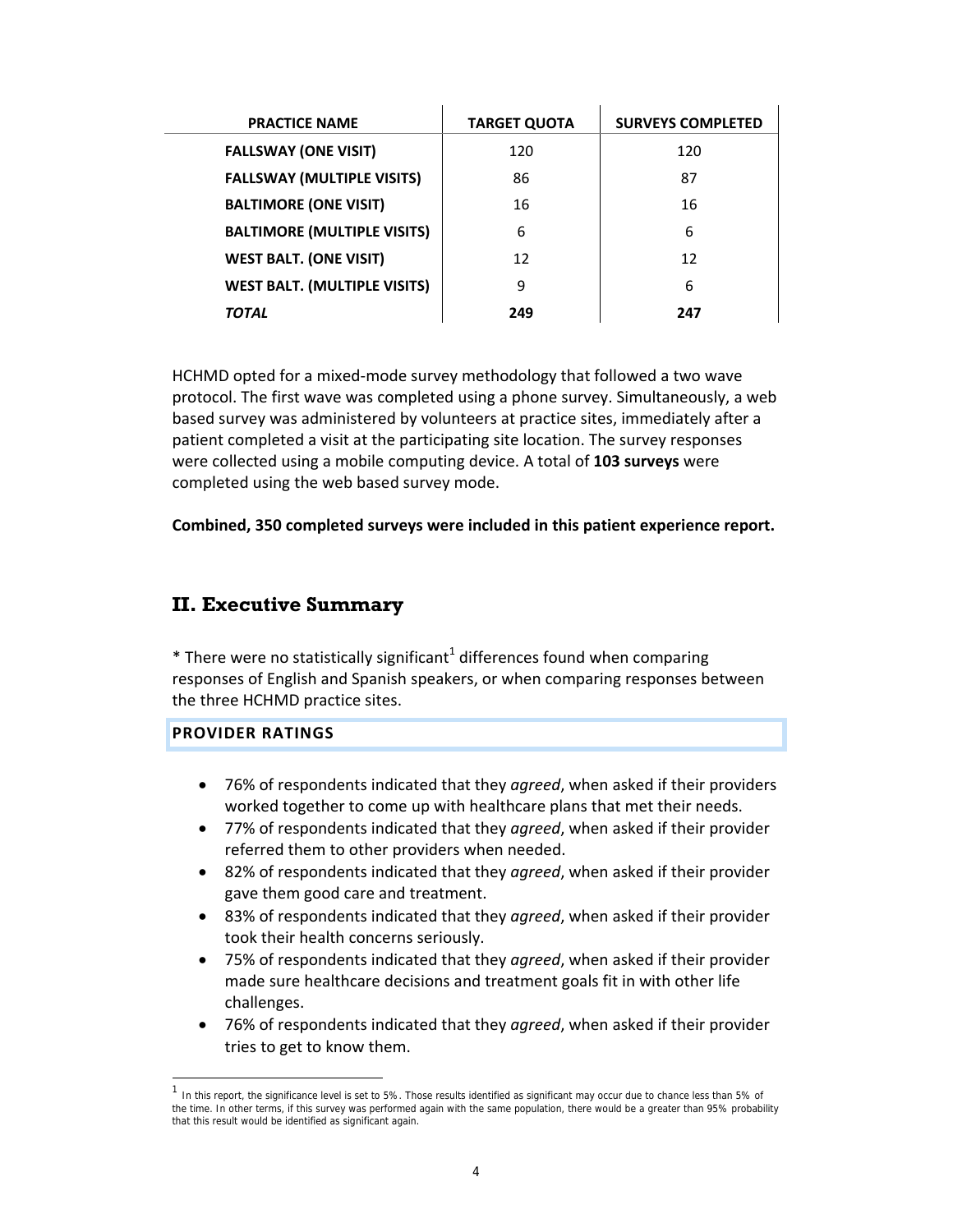\*The following chart compares the survey questions to the agreement scale question that states: *My provider gives me good care and treatment*, and indicates which questions have the strongest association to that variable. A strong association is indicative of a monotonic relationship, e.g. as the value of one variable increase, so does the value of the other variable. The questions highlighted in green have the most significant association to the aforementioned provider question.

| <b>Test of Ordinal Association</b>                                                                               | My provider gives me good<br>care and treatment |
|------------------------------------------------------------------------------------------------------------------|-------------------------------------------------|
| If my provider and I were to disagree about something, we could work it out                                      | 0.728                                           |
| My provider takes my health concerns seriously                                                                   | 0.712                                           |
| My provider makes sure health care decisions and treatment goals fit with the other challenges I have in my life | 0.619                                           |
| My provider refers me to other providers when necessary                                                          | 0.598                                           |
| My providers work together to come up with a health care plan for me that meets my needs                         | 0.591                                           |
| Staff make things as easy as possible for me when they refer me to other outside services                        | 0.587                                           |
| I feel accepted at Health Care for the Homeless                                                                  | 0.583                                           |
| Health Care for the Homeless keeps my personal information private                                               | 0.558                                           |
| Health Care for the Homeless helps me gain the skills I need to manage my health care                            | 0.551                                           |
| My provider tries to get to know me                                                                              | 0.543                                           |
| Health Care for the Homeless staff answer my questions in a way that I understand                                | 0.542                                           |
| I can be honest with my provider                                                                                 | 0.513                                           |
| Health Care for the Homeless tries to help me with things I might need right away like food, shelter or clothing | 0.480                                           |
| If I miss an appointment, Health Care for the Homeless still gets me the help I need                             | 0.474                                           |
| For scheduled appointments, the wait time is reasonable                                                          | 0.452                                           |
| Health Care for the Homeless informs me about the services it offers                                             | 0.450                                           |
| If my provider is unavailable, there is someone else who can help me                                             | 0.449                                           |
| I can easily get information about my own health care, like test results, when I need it                         | 0.441                                           |
| I can get an appointment with my provider when I want one                                                        | 0.440                                           |
| I can get care here without missing out on meals or a place to sleep                                             | 0.411                                           |
| Someone from my provider's office returns my phone calls quickly                                                 | 0.404                                           |
| I can reach my provider when I need to                                                                           | 0.397                                           |
| When I walk into the clinic without an appointment, the wait time is reasonable                                  | 0.384                                           |
| If I could not get here, staff would figure out how to get me the care I need                                    | 0.364                                           |
| I can reach a provider when the clinic is closed                                                                 | 0.268                                           |
| It is easy to move around the building and find where I need to go                                               | 0.244                                           |
| I feel comfortable and safe when I am waiting                                                                    | 0.226                                           |
| The building is neat and clean                                                                                   | 0.135                                           |
| The bathrooms are neat and clean                                                                                 | 0.111                                           |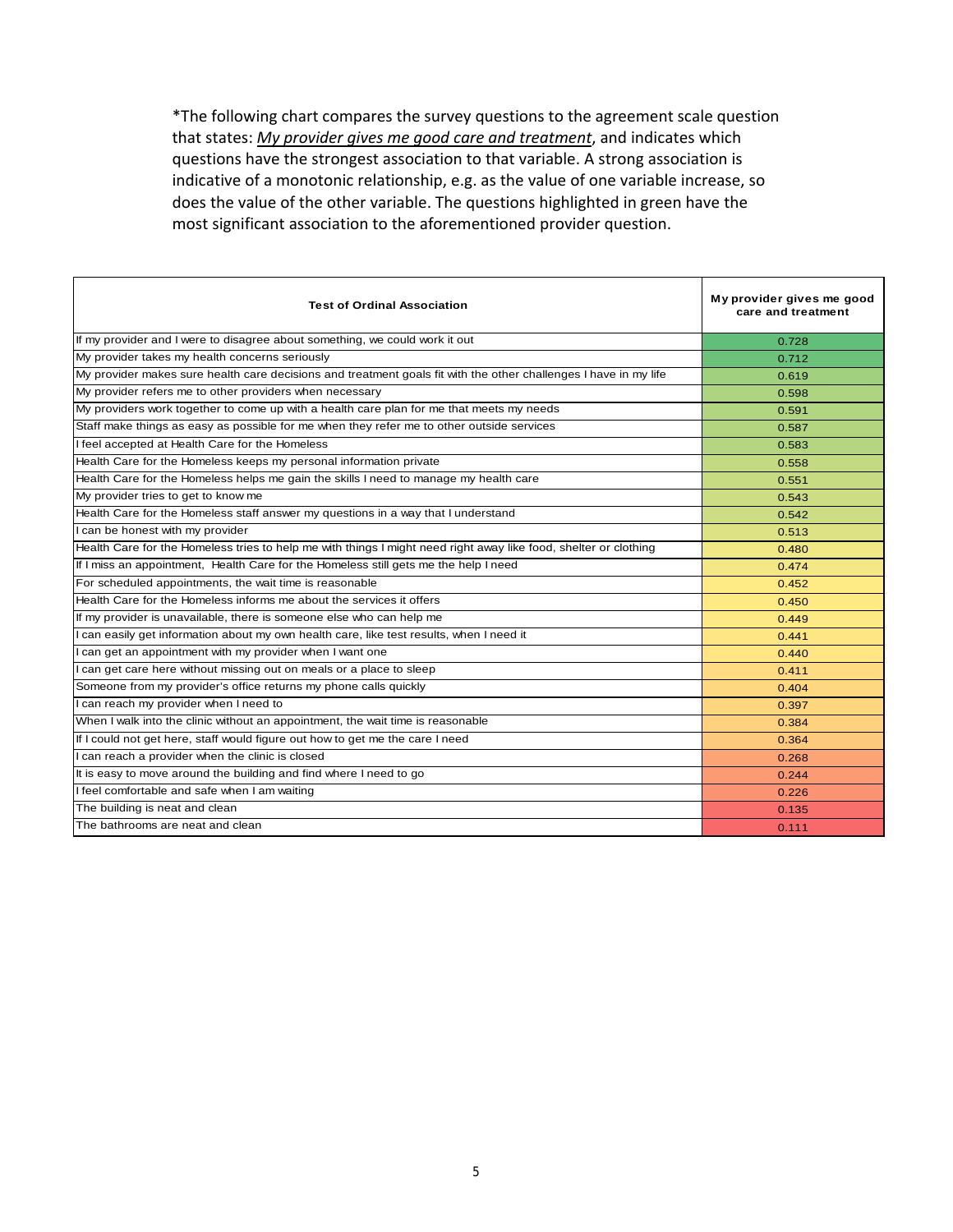### **COMPOSITE SCORES**

Agreement scale questions were analyzed using six composite measures related to: Clinic Space, Client Access, Communication, Coordination, Provider and Staff Quality, Whole‐ person Care. Each composite is a category of measurement that includes the results of more than one survey question.

|                                   | Agree | <b>Slightly Agree</b> | Neither Agree<br><b>Nor Disagree</b> | <b>Slightly Disagree</b> | <b>Disagree</b> |
|-----------------------------------|-------|-----------------------|--------------------------------------|--------------------------|-----------------|
| <b>Clinic Space</b>               | 69%   | 11%                   | 6%                                   | 5%                       | 7%              |
| <b>Client Access</b>              | 69%   | 10%                   | 7%                                   | 4%                       | 6%              |
| <b>Communication</b>              | 64%   | 11%                   | 7%                                   | 5%                       | 8%              |
| <b>Coordination</b>               | 75%   | 9%                    | 5%                                   | 3%                       | 4%              |
| <b>Provider and Staff Quality</b> | 80%   | 7%                    | 4%                                   | 2%                       | 4%              |
| <b>Whole-person Care</b>          | 79%   | 8%                    | 5%                                   | 2%                       | 4%              |

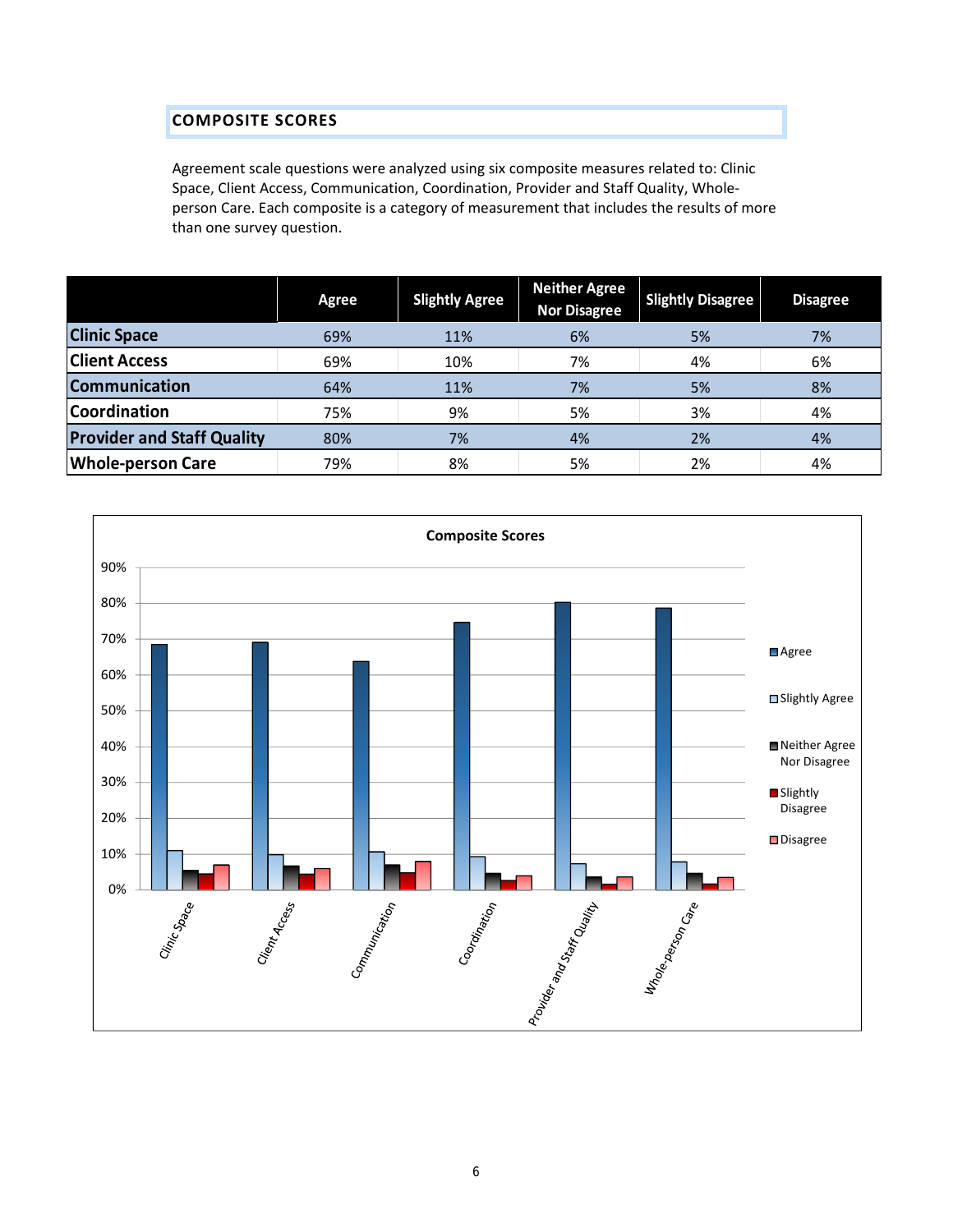## **What do you like best about Health Care for the Homeless?**

|                 | What do you like best about Health Care for the Homeless?                                           |
|-----------------|-----------------------------------------------------------------------------------------------------|
| 1               | While it's pretty good. They help the homeless people out. It's really nice of them.                |
| $\overline{2}$  | The people are patient and work with you.                                                           |
| $\mathsf 3$     | They provide good care. They are a safe place to come clean and friendly.                           |
| 4               | They try to help you.                                                                               |
| $\overline{5}$  | They are happy.                                                                                     |
| 6               | I can come there.                                                                                   |
| 7               | They are good to me. No complaints at all.                                                          |
| 8               | The have friendly people that work there. So long as you are seen on the mental side it is great.   |
|                 | However if you are seen about your health that is another store.                                    |
| 9               | I like it because it's an outlet for homeless people and a way for people to get back on their      |
|                 | feet. It provides the help and it is helpful. It can be better. We all can be better but it's a way |
|                 | people can get back on their feet when people have taken a fall in life.                            |
| 10              | So far medical, that's about it.                                                                    |
| 11              | Convenience of the clinic.                                                                          |
| 12              | The service was free when I went there. They helped me get my insurance back and I'm                |
|                 | thankful for that. It is very important.                                                            |
| 13              | They help us with what I need.                                                                      |
| 14              | You got health care for the homeless.                                                               |
| 15              | I like the location. I can always go there and talk to someone about my medication.                 |
| 16              | They will come anywhere regardless of the homeless people.                                          |
| 17              | Nothing because they don't help with nothing. They're just there.                                   |
| 18              | I like the fact that they have all the stuff in one place like the eye care and dental.             |
| $\overline{19}$ | They provided me with health care when I had none and they helped me get health care                |
|                 | insurance.                                                                                          |
| 20              | They help me so much and they help me with things other than my health care.                        |
| 21              | It's a very nice place.                                                                             |
| 22              | They are convenient.                                                                                |
| 23              | The people there really care about the homeless.                                                    |
| 24              | What I like is that the wait is not too long at all.                                                |
| 25              | The people there are friendly and it is convent for me.                                             |
| 26              | I liked it a lot it was my first time going there.                                                  |
| 27<br>28        | They are helpful and do everything I ask.                                                           |
| 29              | When I do need my medicine they make sure I get it.<br>I don't know I barely be there.              |
| 30              | Their way of helping you.                                                                           |
| 31              | IT'S CONVENIENT AND THE STAFF IS HELPFUL.                                                           |
| 32              | THE PEOPLE DOWNSTAIRS WERE HELPFUL (THE RECEPTION WAS HELPFUL). THE SOCIAL                          |
|                 | WORKER DIDN'T HELP ME WITH MY CRISIS. SHE DIDN'T SEEM TO CARE ABOUT MY                              |
|                 | SITUATION. SHE SEEMED TO BRUSH ME OFF.                                                              |
| 33              | IT IS EXTREMELEY CONVENIENT AND EASY TO USE WHEN I NEEDED IT.                                       |
| 34              | LIKE THE CONVENIENCY OF THE LOCATIONS AND THEY TREAT ME WITH ALL THE                                |
|                 | NECESSARY HELP.                                                                                     |
| 35              | That I can go there and be honest. They've really gone above and beyond to make sure I get          |
|                 | what I need when I needed It. It was in timely manner to get what I need now.                       |
| 36              | THEY ARE VERY NICE AND HELPFUL. THEY GET TO BECOME FRIENDS WITH THE PATIENTS                        |
|                 | FIRST. WHEN I HAVE TO JUST WALK IN SOMETIMES I GET HELP RIGHT AWAY AND THEY                         |
|                 | MOVE AT A FAST PACE WHERE PATIENTS MOVE IN AND OUT.                                                 |
| 37              | IT'S GOOD. THEY ASK IF WHAT THEY HAVE ON ME IS CORRECT (ELSE) THAT'S ALL                            |
| 38              | PEOPLE WERE NICE AND ALWAYS GOT YOU THE HELP YOU NEEDED.                                            |
| 39              | The thing I like the most is that the staff is compassionate.                                       |
| 40              | IT'S SOMEWHERE FOR PEOPLE TO GO AND GET HELP WITH SERVICES. THE PEOPLE ARE                          |
|                 | NICE.                                                                                               |
| 41              | IT IS CLEAN. THEY ARE HELPFUL. THEY HELP ME TO KNOW ANY QUESTIONS THAT I MAY                        |
|                 | HAVE A LITTLE DIFFULTY UNDERSTANDING. THEY WILL TAKE THEIR TIME TO EXPLAIN IT AS                    |
|                 | MANY TIMES AS NEEDED. THE DOCTORS ARE VERY HELPFUL. THEY WILL EXPLAIN ALL YOUR                      |
|                 | MEDICATIONS TO YOU AND TELL YOU HOW IMPORTANT IT IS TO TAKE IT. THEY EXPLAIN                        |
|                 | THE IMPORTANCE OF KEEPING ALL APPOINTMENTS.                                                         |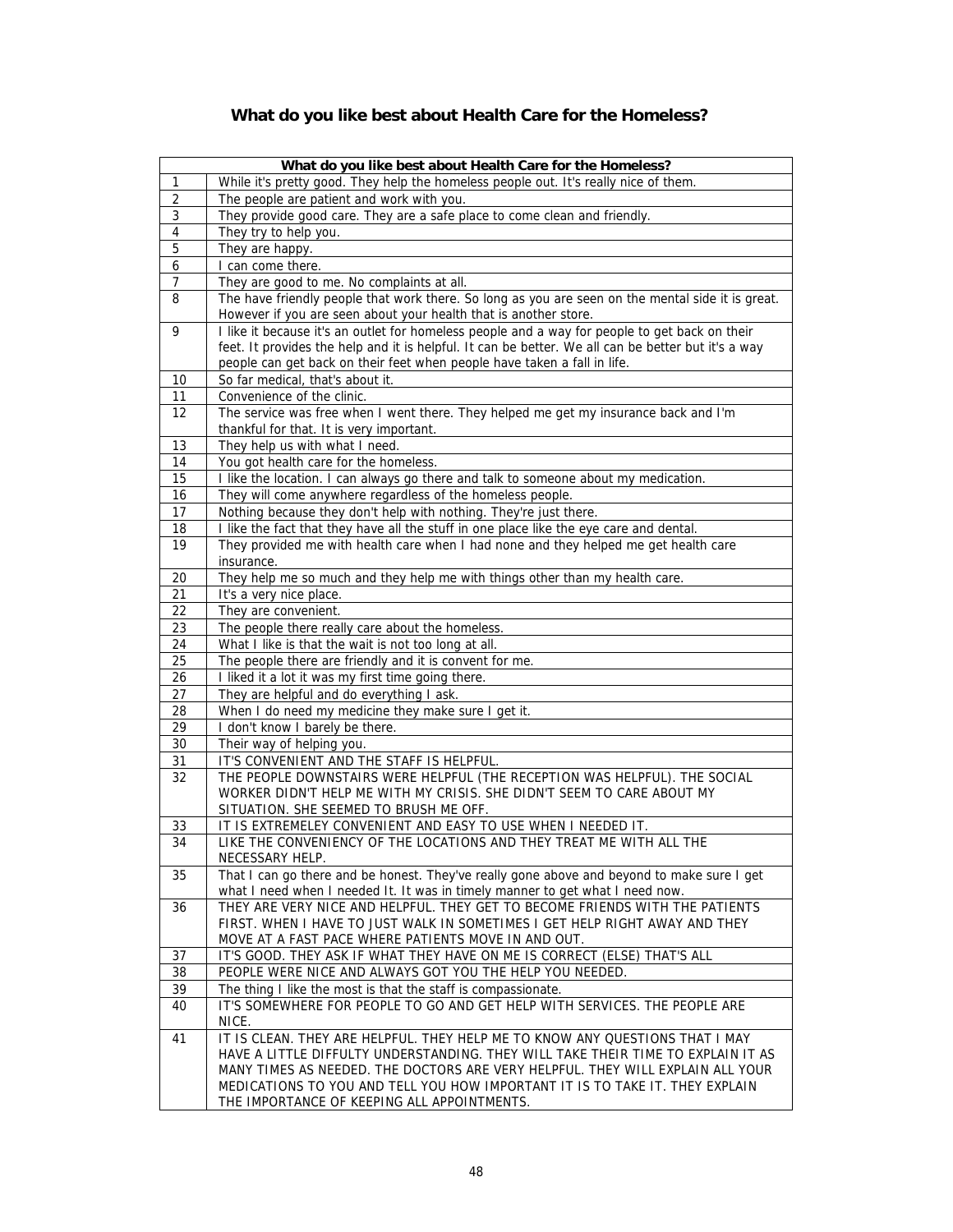|          | What do you like best about Health Care for the Homeless?                                                                                        |
|----------|--------------------------------------------------------------------------------------------------------------------------------------------------|
| 42       | THE STAFF IS VERY RESPECTFUL.                                                                                                                    |
| 43       | IF I HAVE A PROBLEM THEY GO WITHIN THEIR NETWORK AND IT IS 3 DIFFERENT KINDS TO                                                                  |
|          | GO WITH AND YOU HAVE TO STAY WITHTIN THAT PROVIDER.                                                                                              |
| 44       | IT HAS NICE PEOPLE AND I LIKE THE SERVICES THEY OFFER. THE THERAPY SESSIONS ARE                                                                  |
|          | GOOD.                                                                                                                                            |
| 45       | THEY TOOK CARE OF BUSINESS.                                                                                                                      |
| 46       | THAT IT PROVIDES A LOT OF DIFFERENT SERVICES BESIDES HEALTHCARE LIKE YOGA AND                                                                    |
|          | MEDITATION AND THINGS THAT ARE NECESSARY FOR LIFE'S CHALLENGES. THEY OFFER                                                                       |
|          | THINGS THAT CAN GET YOU THROUGH THINGS LIKE EVICTION PREVENTION PROGRAMS AND                                                                     |
|          | LIKE THE PROGRAMS THAT YOU CAN GO TO WHEN YOU ARE HOMELESS THEY GIVE YOU THE                                                                     |
|          | RESOURCES TO MAKE LIFE EASY. YOGA AND MEDITATION IS GOOD FOR YOU BECAUSE IT                                                                      |
|          | HELPS TO RELEIVE STRESS. THE SOCIAL WORKER AND PEDIATRIC DEPARTMENT ARE                                                                          |
|          | AWESOME. WHEN I WENT IN THERE ON MY FIRST DAY I EXPLAINED EVERYTHING TO HER                                                                      |
|          | AND SHE LOOKED INTO IT NOT LIKE OTHER PLACES. THEY SAY THEY ARE GOING TO LOOK                                                                    |
|          | INTO IT BUT THEY DON'T. I WAS NEW TO THE CITY SHE HELPED ME GET MY DAUGHTER                                                                      |
|          | INTO THE SCHOOL HELPED ME WITH VOUCHER FOR SCHOOL CLOTHES AND SHE MADE SURE                                                                      |
|          | I HAD TRANSPORTATION AS FAR AS TOKENS SO I COULD TAKE CARE OF MY BUSINESS. SHE                                                                   |
|          | CALLED THE SCHOOL AND GAVE ME A REFERRAL SO I WOULDN'T HAVE TO GO TO THE                                                                         |
|          | BOARD OF EDUCATION. SHE JUST REALLY HELPED ME A LOT. SHE JUST DIDN'T TELL ME SHE                                                                 |
|          | WAS GOING TO HELP BUT SHE DID.                                                                                                                   |
| 47       | EVERYTHING. THE STAFF IS NICE AND THEY TAKE GOOD CARE OF THEIR PATIENTS.                                                                         |
| 48       | A CONVENIENT LOCATION.                                                                                                                           |
| 49<br>50 | THEYRE AN ASSET TO THE COMMUNITY AND TAKE CARE OF THE CLIENTS.<br>THEY PROVIDE ME AND LET ME KNOW AND KEEP THINGS UP SO IT WON'T RUN OUT. I LIKE |
|          | THE PROGRAM AND PEOPLE AND YOUR OPTIONS HOW TO GET TO AND FROM.                                                                                  |
| 51       | EVERYBODY THERE IS VERY FRIENDLY AND THEY ARE HELPFUL THERE.                                                                                     |
| 52       | THE BEST THING IS THE PLACE ITSELF - THEY HELP THE HOMELESS AND LOW INCOME                                                                       |
|          | FAMILIES.                                                                                                                                        |
| 53       | THE WAY THEY TREATED ME AND MY YOUNGEST SON. THEY TREATED US EXTREMELY WELL                                                                      |
|          | BECAUSE MY SON HAS MILD AUTISM.                                                                                                                  |
| 54       | I LIKE WHEN I WENT DOWN THERE IT WAS NEVER A PROBLEM. I ALWAYS GOT MY MEDICINE                                                                   |
|          | I NEVER HAD TO GET INTO A FIGHT OR ANYTHING.                                                                                                     |
| 55       | THEY HAVE GOOD SERVICES AND THE STAFF CARES.                                                                                                     |
| 56       | TREAT YOU LIKE A HUMAN BEING SO NICE AND GIVE YOU ALL THE ATTENTION ALWAYS AND                                                                   |
|          | CONCERNS.                                                                                                                                        |
| 57       | THE SERVICES ARE BEAUTIFUL TO HAVE SO YOU CAN GET HELP WHEN YOU NEED IT.                                                                         |
| 58       | A GOOD RESOURCE WHEN YOU DON'T HAVE ANOTHER HEALTH PROVIDER. THEY ARE OPEN                                                                       |
|          | REASONABLE HOURS.                                                                                                                                |
| 59       | THAT THERE ARE REALLY HERE TO HELP AND THEY UNDERSTAND THE CONDITION I'M IN.                                                                     |
| 60       | I LIKE THE QUALITY OF CARE THEY OFFER.                                                                                                           |
| 61       | IT'S CONVENIENT. IF I MISS AN APPOINTMENT I GET ANOTHER RIGHT AWAY AND STAFF IS<br>VERY GOOD PEOPLE.                                             |
|          |                                                                                                                                                  |
| 62<br>63 | MY DOCTOR ALWAYS ANSWERS MY QUESTIONS AND REFERS ME TO OTHER PROVIDERS.<br>I LIKE THE PROVIDER THE COMMUNICATION AND THE WAY THEY TREAT US WITH  |
|          | COMPASSION.                                                                                                                                      |
| 64       | THE CONVENIENT LOCATION AND CARE THEY GIVE YOU.                                                                                                  |
| 65       | I LIKE THE WHOLE SETUP. THEY'RE HERE TO HELP WHEN CARE IS NEEDED.                                                                                |
| 66       | THEY PROVIDE GOOD HEALTH CARE; GIVING ME THE HELP I NEED AT THE TIME.                                                                            |
| 67       | THEY HELP ME WITH ME BILLS THAT NEED TO BE PAID BECAUSE I DON'T KNOW ABOUT                                                                       |
|          | SOMETHING REGARDING MY BILLS. THEY GIVE ME THE TREATMENT THAT I NEED AND THEY                                                                    |
|          | MAKE SURE I GET MY MEDICATION.                                                                                                                   |
| 68       | THEY WERE ABLE TO HELP ME GET MEDICAID.                                                                                                          |
| 69       | I LIKE THAT IT WAS QUICK AND FAST SERVICE. THE HOURS WERE GOOD.                                                                                  |
| 70       | BECAUSE THEY HELP ME AND THEY REACH OUT TO YOUR HEALTH NEEDS.                                                                                    |
| 71       | THE CARE YOU GET AND YOU CAN TALK TO THEM. THEY DON'T PUSH ANYTHING ON YOU                                                                       |
|          | AND IF YOU SAY THE MEDICATION DOESN'T WORK FOR YOU THEY'LL GET YOU THE ONE                                                                       |
|          | THAT DOES.                                                                                                                                       |
| 72       | THEY'VE BEEN VERY CARING TOWARDS ME.                                                                                                             |
| 73       | I LIKE THEY HELP US WHEN WE REALLY NEED IT OR WHEN WE ARE POOR AND WE DON'T                                                                      |
|          | HAVE ANY PLACE TO GO THEY GIVE US A PLACE TO STAY.                                                                                               |
| 74       | NOTHING SPECIFIC I'M JUST GLAD IT'S THERE.                                                                                                       |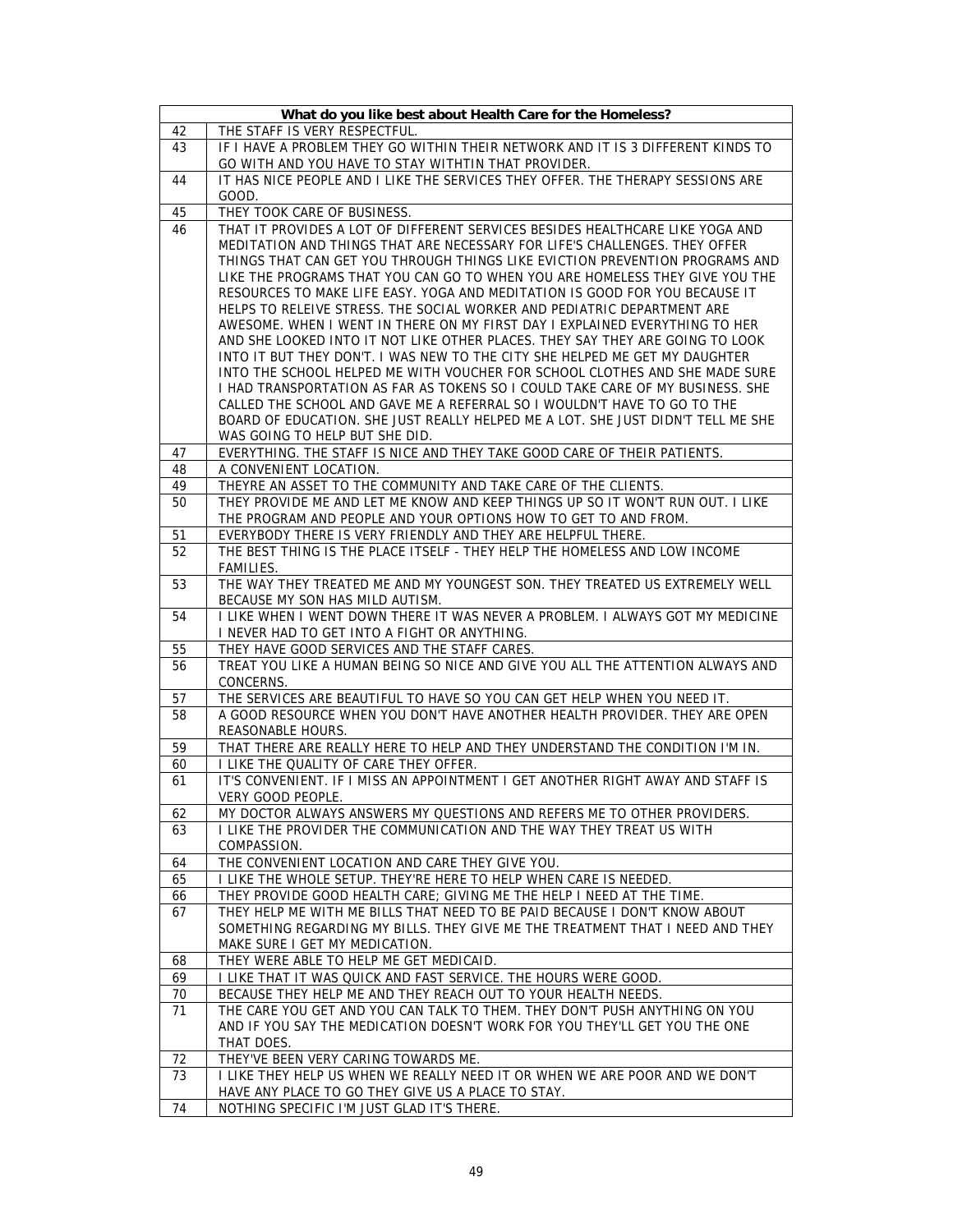|     | What do you like best about Health Care for the Homeless?                         |
|-----|-----------------------------------------------------------------------------------|
| 75  | I'M HAPPY THEY HAVE ON-SITE SERVICES LIKE PHARMACY MENTAL HEALTH AND OTHER        |
|     | GOOD SERVICES.                                                                    |
| 76  | NOTHING.                                                                          |
| 77  | I DON'T UNDERSTAND WHAT I LIKE IT'S THE HOSPITAL.                                 |
| 78  | THERE WAS A TIME WHEN I WAS HOMELESS WITH MY CHILDREN THEY FOUND A PLACE FOR      |
|     | US TO STAY WITH MY KIDS FOR 6 MONTHS AND THEY HELPED ME WITH THAT. THEY ALSO      |
|     | HELP WITH FOOD VOUCHERS AND OTHER RESOURCES THAT WILL HELP YOU GET THE            |
|     | THINGS THAT YOU NEED. YOU JUST HAVE TO BE WILLING TO DO WHAT THEY TELL YOU TO     |
|     | DO.                                                                               |
| 79  | NOTHING.                                                                          |
| 80  | THERE ARE NICE PEOPLE AND THE LOCATION IS CONVENIENT.                             |
| 81  | EVERYTHING IS FINE AND VERY GOOD SERVICES ARE PROVIDED TO ALL.                    |
| 82  | NO ANSWER FOR THAT.                                                               |
| 83  | I LIKE THAT THEY COMBINE HEALTHCARE WITH OTHER SERVICES.                          |
| 84  | EVERYONE IS NICE AND TOTALLY CONCERNED FOR THE PEOPLE.                            |
| 85  | THEY REALLY DO EVERYTHING THAT YOU ASKED ME AS FAR AS HELPING ME OUT.             |
| 86  | GIVING ME HELP. THEY PROVIDE YOU WITH THE HELP THAT YOU NEED.                     |
| 87  | THE STRUCTURE IS ORGANIZED HAS A GOOD SYSTEM GOING.                               |
| 88  | THEY'RE THERE FOR ME WHEN I NEED THEM.                                            |
| 89  | THAT THEY ARE MORE AFFORDABLE THAN OTHER FACILITIES.                              |
| 90  | WHEN I WAS GOING THERE EVERYDAY, RESPECT AND THE REASON I'M NOT HOMELESS NOW      |
|     | IS BECAUSE OF I WAS ABLE TO GET A VOUCHER FOR HOUSING. COUNSELORS MADE SURE       |
|     | THAT I UNDERSTOOD WHAT I WAS FACING BY STAYING DRUG FREE.                         |
| 91  | THAT THEY ARE MY PROVIDER AND I HAVE SOMEONE TO TAKE CARE OF ME.                  |
| 92  | THEY HAVE A PROFESSIONAL STAFF THAT TRIES TO MEET YOUR NEEDS.                     |
| 93  | THE STAFF WAS COURTEOUS RESPECTFUL AND INFORMATIVE.                               |
| 94  | IT WAS A CONVENIENT LOCATION AND THERE WAS CARE WHEN I NEEDED IT.                 |
| 95  | MY DOCTOR IS THE BEST PROVIDER I'VE EVER HAD IN MY LIFE. IT COULD BE JUST A       |
|     | SCRATCH FROM MY CAT AND HE'LL PUT A BAND-AID ON IT. THERE IS A PROVIDER AT THE    |
|     | JO EICHER AT THE FALLAWAY LOCATION THAT I'D LIKE OT RECOMMEND FOR A PROMOTION.    |
| 96  | MY PROVIDER IS GOOD WITH HELPING ME WITH MY NEEDS.                                |
| 97  | THAT THEY CARE FOR OTHER PEOPLE THAT ARE IN REAL NEED.                            |
| 98  | THEY TAKE CARE OF ME WHEN I NEED THEM TO. THEY HELP ME WITH THE DENTIST           |
|     | OPTICAL AND MEDICATIONS WHEN I NEED THEM.                                         |
| 99  | I LIKE THAT THEY DO TAKE MY HEALTH SERIOUSLY AND WILL REFER ME TO ANY OTHER       |
|     | PROVIDER IF IT'S NEEDED.                                                          |
| 100 | EVERYTHING IS GREAT OVER THERE I HAVE NO PROBLEMS WITH ANYTHING.                  |
| 101 | APPOINTMENTS ARE ON TIME AND THE DOCTORS ARE WELL EXPERIENCED.                    |
| 102 | EVERYTHING IS EXCELLENT. I GET VERY GOOD CARE AND IT'S A GREAT STAFF.             |
| 103 | JUST THAT I LIKE THE EXCELLENT SERVICE THAT I GET.                                |
| 104 | THE LOCATION IS SO CLOSE TO THE BUS STOP AND THEY HAVE HELPFUL EMPLOYEES.         |
| 105 | IT'S SIMILAR TO HAVING SOCIAL SERVICES BUT IS MORE FRIENDLY AND QUICKER AND A     |
|     | BETTER ATMOSPHERE. THEY GAVE US COFFEE AND STUFF AND THEY HAVE PICTURES ON THE    |
|     | WALLS.                                                                            |
| 106 | I JUST LIKE THAT ME AND MY CASE MANAGER TALKED ABOUT THE SERVICES THAT THEY       |
|     | PROVIDE LIKE HOUSING AND THINGS THAT I NEED LIKE FOOD AND SHELTER.                |
| 107 | THEY DO A JOB WELL DONE FOR THE PEOPLE.                                           |
| 108 | I LIKE THAT THEY DONT GIVE UP ON THE HOMELESS. GO OUT OF THEIR WAY TO BE THERE.   |
| 109 | I LIKE ALL THE SERVICES THEY HAVE. EVERYTIME I WENT THERE IT'S GREAT SERVICE FROM |
|     | THE DOCTORS AND EVERYONE.                                                         |
| 110 | MY COUNSELOR WAS VERY UNDERSTANDING. MADE ME FEEL WELCOME NOT JUDGING ME. I       |
|     | ONLY WENT ONCE BUT ONCE I REACHED UPSTAIRS, IT WAS A COMFORTING FEELING. WAS      |
|     | TRYING TO UNDERSTAND ME NO JUDGING.                                               |
| 111 | THE PLACE I GO TO HAS SAME DAY SERVICE.                                           |
| 112 | THEY HELP ANY AND EVERYONE WHICH IS GREAT FOR THE ONES WHO DON'T HAVE A CAR       |
|     | TO GET SOMEWHERE ELSE.                                                            |
| 113 | THAT THEY DID TAKE THE TIME TO MEET WITH ME AND HEARD MY CONCERNS AND TO AT       |
|     | LEAST TRY TO HELP AND THEY TOOK ME SERIOUSLY.                                     |
| 114 | THAT THEY HAVE LOTS OF RESOURCES.                                                 |
| 115 | I LIKE THAT IT IS AVAILABLE TO PEOPLE THAT REALLY NEED THIS KIND OF HELP.         |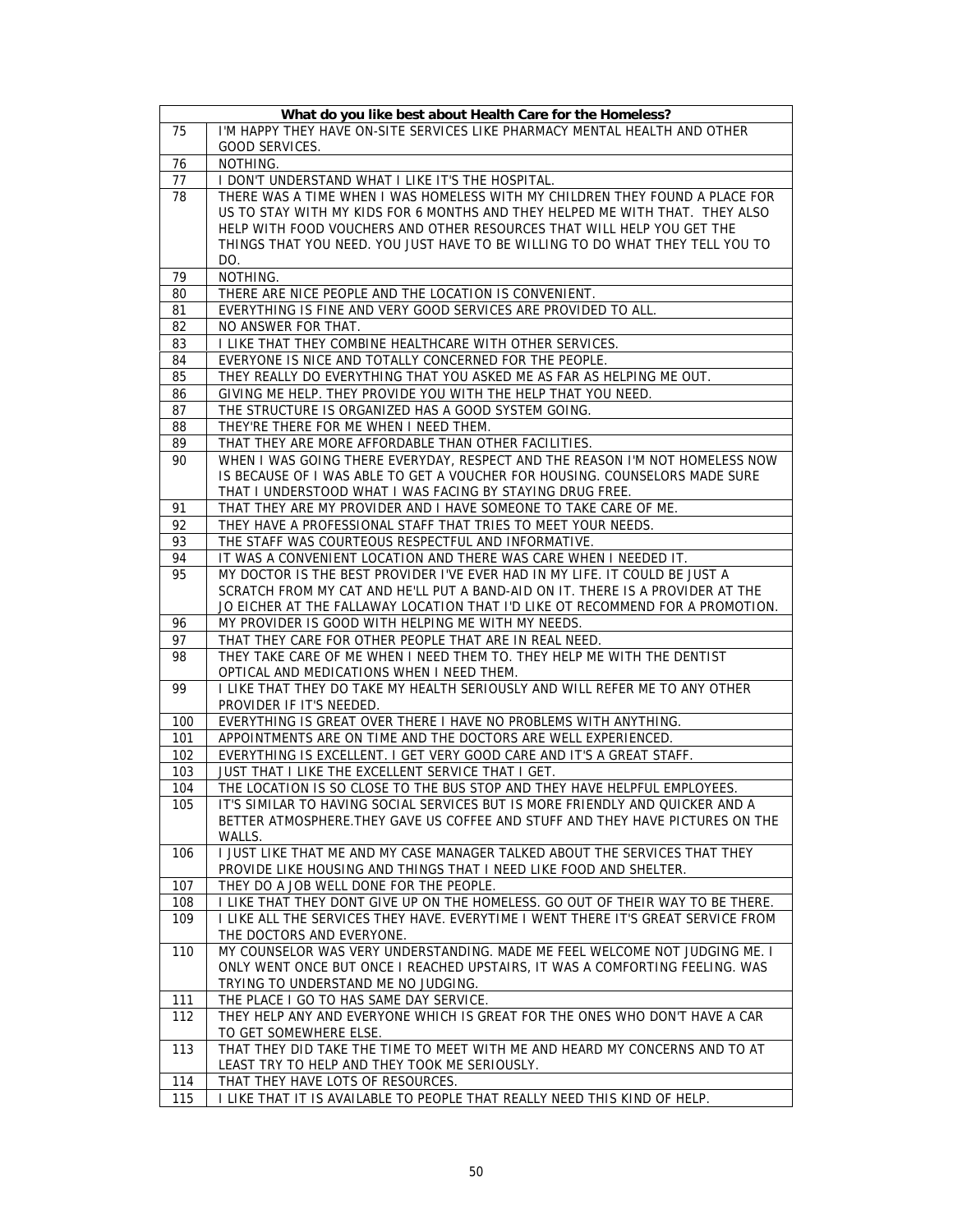|            | What do you like best about Health Care for the Homeless?                                           |
|------------|-----------------------------------------------------------------------------------------------------|
| 116        | THE EMPLOYEES GO THE EXTRA MILE TO MAKE SURE EVERYTHING IS WORKING FOR THE<br>PATIENT.              |
| 117        | NOTHING THEY DIDN'T REALLY HELP. THEY SAID THEY COULDN'T DO ANYTHING FOR ME.                        |
| 118        | THAT THEY HELP EVERYONE OUT WHEN THEY NEED CARE THEY DON'T TURN YOU AWAY.                           |
| 119        | YOU GET FAST SERVICE YOU GET OUT OF THERE FAST.                                                     |
| 120        | THEY TRY TO DO AS MUCH AS POSSIBLE FOR YOU.                                                         |
| 121        | GOOD SERVICES AND THEY'RE NICE TO YOU.                                                              |
| 122        | I LIKE THAT THEY HAVE THE MOBILE UNITS THAT COME TO DIFFERENT PLACES. IT WAS                        |
|            | VERY HELPFUL ESPECIALLY FOR PEOPLE WITH KIDS BUT NO CAR.                                            |
| 123        | THEY HELP YOU WITH HOUSING (MEAN) THEY FIND YOU SOMEWHERE TO LIVE (ELSE) NO                         |
| 124        | I LIKED THE DOCTORS THERE. IN PARTICULAR DR. KAWASKAI.                                              |
| 125        | WHAT I LIKE BEST ABOUT HEALTH CARE FOR THE HOMELESS WOULD BE MY PROVIDER. SHE                       |
|            | ALWAYS ANSWERS MY QUESTIONS HONESTLY.                                                               |
| 126        | WHAT I LIKE BEST ABOUT HEALTH CARE FOR THE HOMELESS IS THAT THEY LISTEN TO ME.                      |
| 127        | I like the medical opportunities that are offered there.                                            |
| 128        | I LIKE THE ATMOSPHERE THERE. IT'S WARM AND INVITING.                                                |
| 129        | I like that Health Care for the Homeless tries to make arrangements around what your needs          |
|            | are at that time.                                                                                   |
| 130        | THEIR STAFF IS VERY GOOD.                                                                           |
| 131        | LOCATIONS FOR HEALTH CARE FOR THE HOMELESS ARE CLOSE TO ME AND I CAN MAKE                           |
|            | TRIPS EASILY.                                                                                       |
| 132        | I like that I could get medicine at no cost.                                                        |
| 133        | I like that after my check-up I get the medicine I need right away.                                 |
| 134        | I LIKE THE EASE OF ACCESS AND THE SERVICES I NEED.                                                  |
| 135        | I LIKE EVERYTHING.                                                                                  |
| 136        | I GUESS WHAT I LIKE THE BEST ABOUT HEALTH CARE FOR THE HOMELESS IS THAT THEY                        |
|            | ARE ASSOCIATED WITH MERCY. AND WHEN I NEEDED A SPECIALIST THEY WERE ABLE TO                         |
|            | HELP ME FIND ONE.<br>I LIKED THE FACT THAT THEY GAVE YOU APPOINTMENTS THAT FIT AROUND YOUR          |
| 137        | SCHEDULE.                                                                                           |
| 138        | The clinic is there when I need help.                                                               |
| 139        | I like that everyone there is pleasant and pays attention to my needs.                              |
| 140        | WHAT I LIKE BEST ABOUT HEALTH CARE FOR THE HOMELESS IS THAT IT'S FREE.                              |
| 141        | They provide a lot of services and service you as quickly as possible.                              |
| 142        | It is convenient for me when I am unable to go to the hospital.                                     |
| 143        | I like all of it and I like the fact that the doctors and all the workers make you feel comfortable |
|            | and it is a good place to get help and they have all kinds of choices for me and they will always   |
|            | help me with everything I need and I think they are very good people who care about                 |
|            | everyone.                                                                                           |
| 144        | The staff is very good and are very active and very compassionate.                                  |
| 145        | I like how welcomed they make you feel.                                                             |
| 146        | Most of the things I need are right there and not far away like if I need a Dentist there is one    |
|            | there or for anything I need it is there.                                                           |
| 147        | The people are friendly. They make sure I get what I need. They are also down to earth.             |
| 148        | The nurses are real. They take care of other people's children, which is a hard thing to do.        |
| 149        | The doctors and people are very nice.                                                               |
| 150        | I love the understanding and support I get from them. I feel like a family there not a patient.     |
| 151        | My case manager. She is very respectful and knowledgeable.                                          |
| 152        | They never judge you for the situation you are in.                                                  |
| 153<br>154 | n/a<br>The staff is great. They are very Informative.                                               |
| 155        | They really help me no matter what I need. When I go there I get out in a reasonable amount         |
|            | of time. The first doctor I met there is still my doctor today.                                     |
| 156        | They treat everyone well. We get treated like a human being.                                        |
| 157        | They take the time to get to know you. They are very helpful when I need help.                      |
| 158        | They have a welcoming response. They are very compassionate. They have empathy.                     |
| 159        | THEY WENT OUT OF THERE FOR ME HELP ME GET STABLE TO MOVE FORWORD.                                   |
|            |                                                                                                     |
| 160        | The service provided by my doctor.                                                                  |
| 161        | The doctors are very helpful. They actually listen to what you have to say.                         |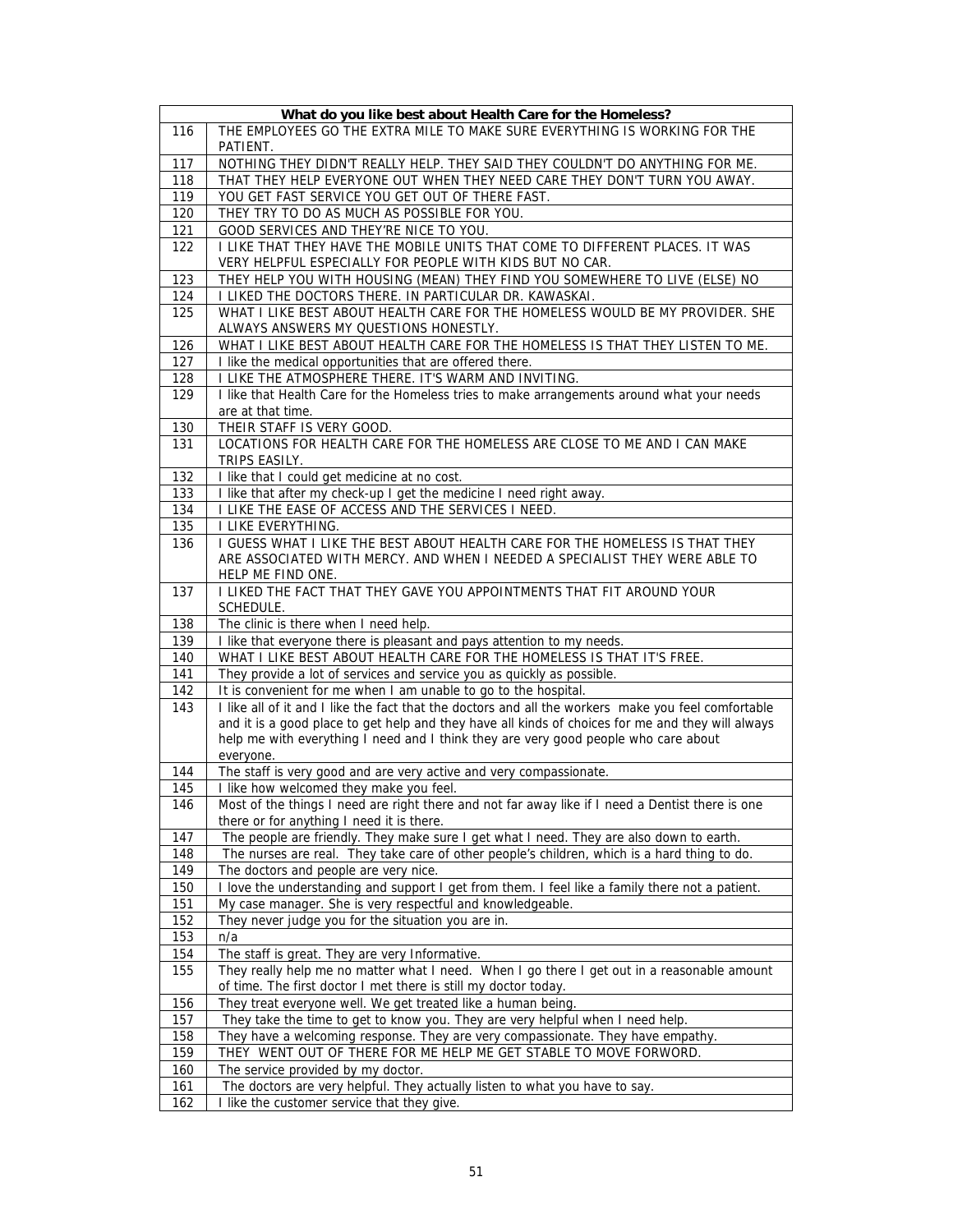|            | What do you like best about Health Care for the Homeless?                                                                                                                             |
|------------|---------------------------------------------------------------------------------------------------------------------------------------------------------------------------------------|
| 163        | I like the staff. They are very nice and talk to you like you are a person and not just someone<br>off the street.                                                                    |
| 164        | It is very convenient. The pharmacy is right there. I also like the van the provide for<br>transportation.                                                                            |
| 165        | They are local and they came up with the health care for the homeless.                                                                                                                |
| 166        | I like everything about them. I have gotten to know them on a personal level which is good and<br>also it is a convenient place to get to.                                            |
| 167        | LISA ONE OF THE WORKERS I really like one of the staff members. Her name is Lisa. She is<br>very helpful and very respectful.                                                         |
| 168        | They have really good service and when I need something they help me.                                                                                                                 |
| 169        | The health care provider IS very helpful.                                                                                                                                             |
| 170        | I like the staff They ARE VERY PROFESSIONAL.                                                                                                                                          |
| 171        | The communication between me and my social worker.                                                                                                                                    |
| 172        | The lighting is nice not too dark but nice and bright and you are treated like a person and not<br>looked down on because of your situation.                                          |
| 173        | They are very courteous and respectful to me.                                                                                                                                         |
| 174        | I would say my doctor because I have a relationship with her like no other. She puts in the<br>effort to meet my needs which is extra special.                                        |
| 175        | You don't need insurance to go there. They will help YOU to the best of their ability.                                                                                                |
| 176        | They took the time to provide the best care possible.                                                                                                                                 |
| 177        | I can easily get there and see the doctor.                                                                                                                                            |
| 178        | The location is very convenient for me.                                                                                                                                               |
| 179        | n/a                                                                                                                                                                                   |
| 180        | I like miss Jamie because she will go out of her way to help. She is a good person.                                                                                                   |
| 181        | The service is quick                                                                                                                                                                  |
| 182        | I am very comfortable with the doctors there.                                                                                                                                         |
| 183        | I don't have any positives about the programs at this point.                                                                                                                          |
| 184        | Health Care for Homeless gives me the help I need and even dentistry work they help assist me<br>with.                                                                                |
| 185        | They help you with everything                                                                                                                                                         |
| 186        | The treatment I was getting there before was very good. They helped me with everything I<br>needed but now since I changed where I live it is not as easy.                            |
| 187        | The wait times are reasonable.                                                                                                                                                        |
| 188        | When I went there they were very patient with me. They were easy to work with and they<br>seemed to really care.                                                                      |
| 189<br>190 | The staff will sit you in and help provide you with the things you need.<br>THEY HELP WITH EVERYTHING. I HAVE NO COMPLAINTS.                                                          |
| 191        | The atmosphere and the way the people treat you. They are very concerned about you and<br>your needs.                                                                                 |
| 192        | I can get help when I need it.                                                                                                                                                        |
| 193        | The hospitality was very moving I felt welcome.                                                                                                                                       |
| 194        | It's a life line it helps you when you have no other resources to heath care wise keep yourself<br>healthy.                                                                           |
| 195        | They helped me out with a few things. They gave me a complete medical check; they took<br>blood and everything. But I had a problem with a dental appointment where I had to wait for |
|            | two months. Other than that they have been fine.                                                                                                                                      |
| 196        | Health Care for Homeless gave me good service.                                                                                                                                        |
| 197        | The location is very convenient.                                                                                                                                                      |
| 198<br>199 | Large staff deals with different situations well.<br>I would say the atmosphere. The people there give out a good feeling that they really want to                                    |
|            | help you.                                                                                                                                                                             |
| 200        | My therapist Selena Huey helps by being a good care provider and always listens.                                                                                                      |
| 201        | Health Care for the Homeless helps you with your medication counselling. They also help you                                                                                           |
|            | with housing and dentistry.                                                                                                                                                           |
| 202        | It is very convenient.<br>They talk to you and try to get to know what you need. They really talk to you and not just skip                                                            |
| 203        | over things.                                                                                                                                                                          |
| 204        | Provide services for the ones in need.                                                                                                                                                |
| 205        | The staff is helpful and caring.                                                                                                                                                      |
| 206        | I like how fast they work.                                                                                                                                                            |
|            |                                                                                                                                                                                       |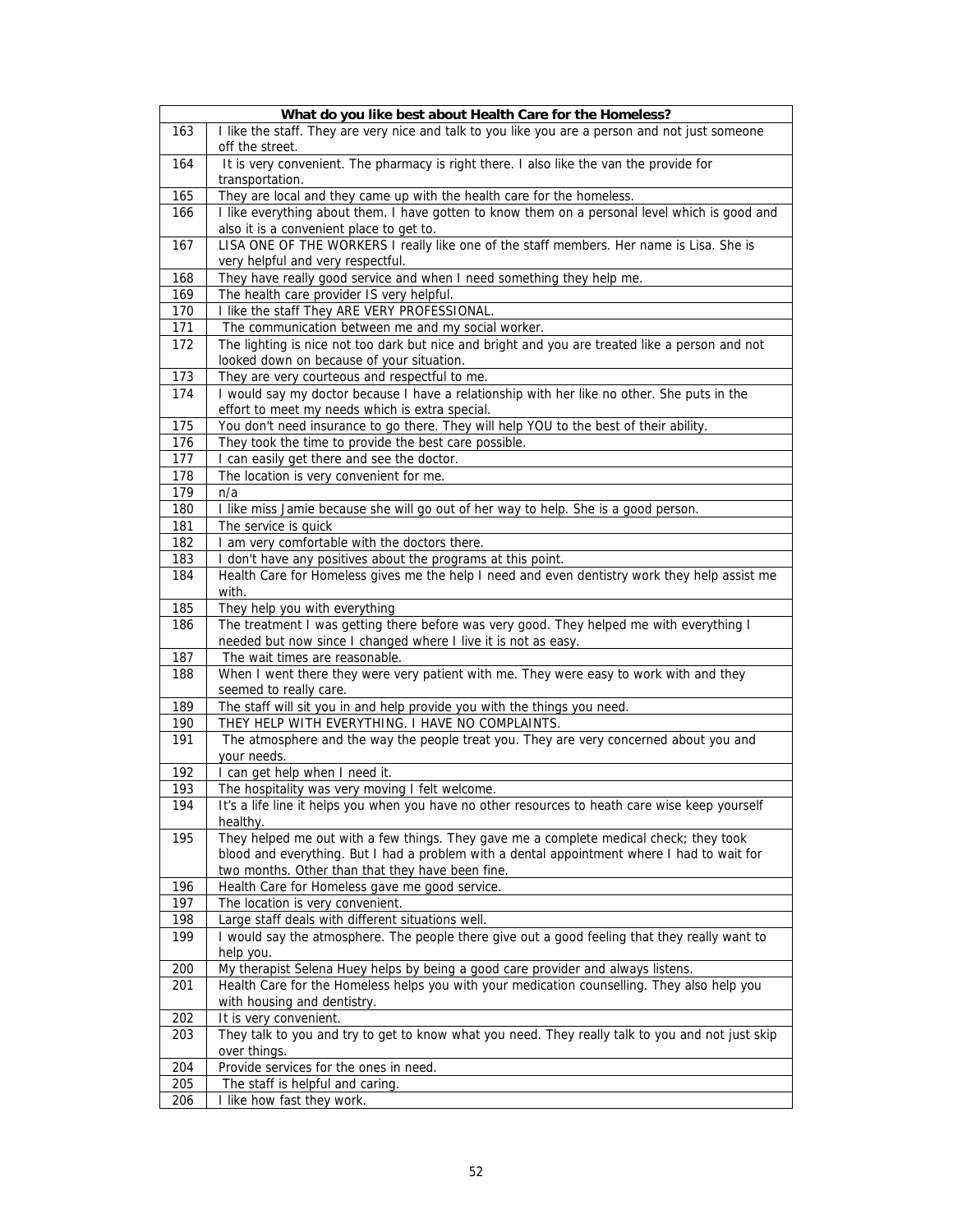|     | What do you like best about Health Care for the Homeless?                                                |
|-----|----------------------------------------------------------------------------------------------------------|
| 207 | I like it because Health Care for the Homeless accepted me without insurance and helped me to            |
|     | get insurance. They also maintain your appts and the medication I needed until I got insurance.          |
|     | They helped me get insurance.                                                                            |
| 208 | It's convenient and good hours of operation.                                                             |
| 209 | The people and the employees were wonderful. They help so much.                                          |
| 210 | The clinic is very helpful and they attend to your needs as well as referrals they are very              |
|     | professional.                                                                                            |
| 211 | Great services turned my life around. Miss Judy at Baltimore office is awesome.                          |
| 212 | Not a thing. I have to travel all the way to Essex.                                                      |
| 213 | I am very close to my doctor. I think I can talk to him about anything. That is very important to<br>me. |
| 214 | The counsellors were very respectful and very helpful.                                                   |
| 215 | Very low waiting time. Staff is very helpful and nice.                                                   |
| 216 | I like the location at Health Care for the Homeless because it is at a small office and it runs very     |
|     | officially. Also it run smoothly and they have boxes clothes food you can take what you want. If         |
|     | the receptionist is absent the nurse takes over as the receptionist and it still runs smoothly.          |
| 217 | They are very Convenient and can talk to provider.                                                       |
| 218 | Convenient location and staff makes you feel accepted                                                    |
| 219 | Gave me help when you needed it                                                                          |
| 220 | They have the availability for plenty of people.                                                         |
| 221 | They usually set me up with the appointment times I need and they let me know where to go                |
|     | for any service I need that they do not have.                                                            |
| 222 | Not too much of a hassle for health care needs.                                                          |
| 223 | Health Care for the Homeless is convenient.                                                              |
| 224 | When they communicate about situation about medications for your situation they are                      |
|     | understanding.                                                                                           |
| 225 | The Location and hours of service are very reasonable.                                                   |
| 226 | They acknowledge you when you walk in they are compassionate. They also advocate the<br>homeless people. |
| 227 | I was treated the same day and I did not have to come back.                                              |
| 228 | They seem to treat you well and not like transient.                                                      |
| 229 | Quality of care.                                                                                         |
| 230 | Because they help people in need.                                                                        |
| 231 | THEY EXPLAIN EVERYTHING TO YOU SO YOU UNDERSTAND.                                                        |
| 232 | THE SERVICE IS GOOD.                                                                                     |
| 233 | Place to go to get care due to lack of healthcare insurance and resources.                               |
| 234 | BEST PROGRAM.                                                                                            |
| 235 | LOVE HER DOCTOR ANDPHARMACY.                                                                             |
| 236 | THE WAY YOU COMMUNICATE AND THE TRUST.                                                                   |
| 237 | The service is great and Health Care for the Homeless was very compassionate. They go above              |
|     | and beyond to assist you.                                                                                |
| 238 | Quality of care and got help when needed.                                                                |
| 239 | I like that they help the homeless. That is what is most important that they help the homeless           |
|     | and also that they give free insurance.                                                                  |
| 240 | Cost effective.                                                                                          |
| 241 | I like the way they run their business.                                                                  |
| 242 | The wait time for your doctor was not long.                                                              |
| 243 | Mona. She's very supportive and checks on me.                                                            |
| 244 | THEY WAY THEY SAVED MY LIFE.                                                                             |
| 245 | STAFF.                                                                                                   |
| 246 | THEY HELP PEOPLE OUT WHEN THEY NEED IT.                                                                  |
| 247 | THE HELP THEY PROVIDE FOR ME.                                                                            |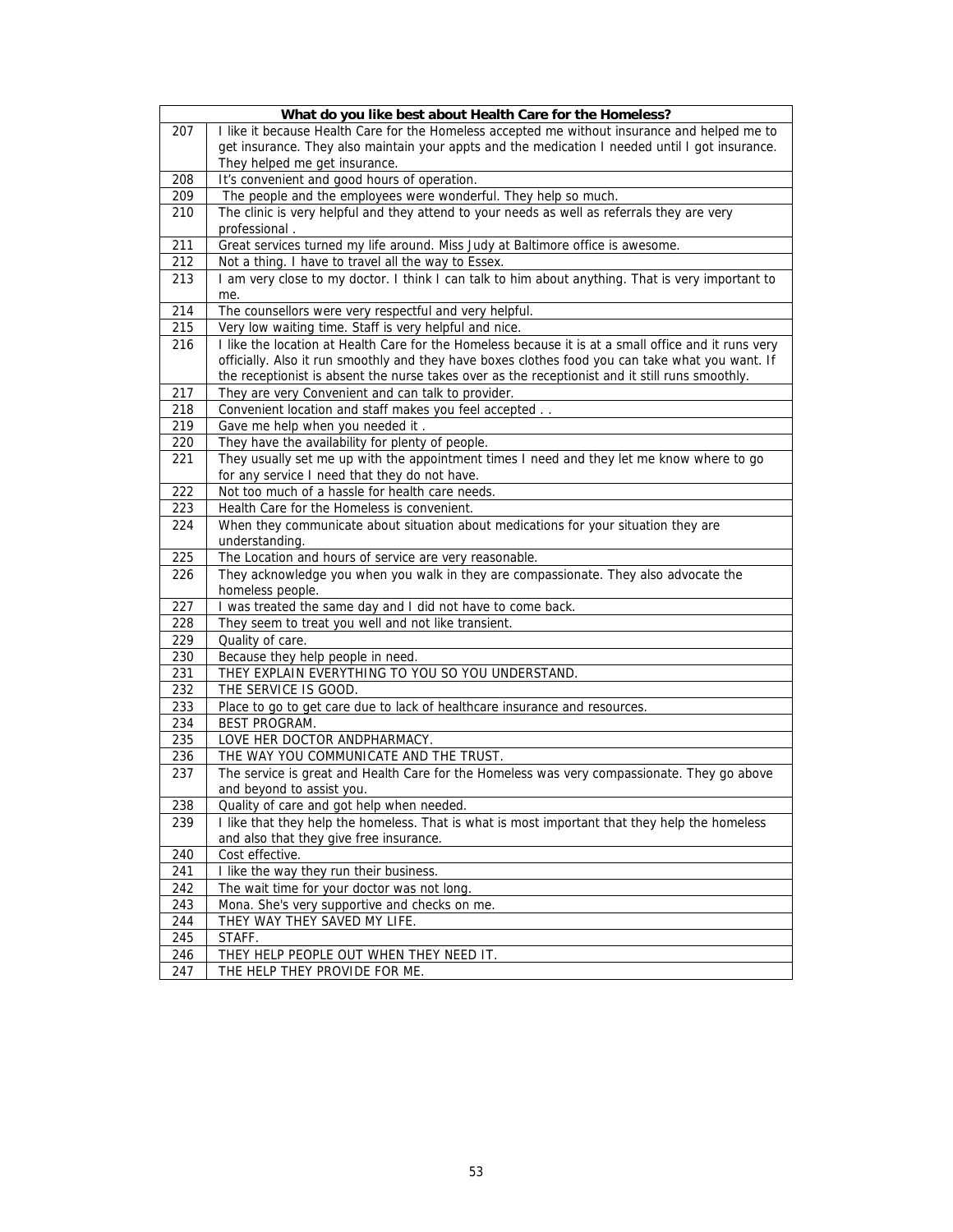## **What would you improve about Health Care for the Homeless?**

|                 | What would you improve about Health Care for the Homeless?                                   |
|-----------------|----------------------------------------------------------------------------------------------|
| 1               | First time I went they helped with me getting my Medicaid. The second time I went back       |
|                 | the doctor wasn't in. Because doctor was not in I haven't gone back. Other than that I       |
|                 | really don't have an answer.                                                                 |
|                 |                                                                                              |
| 2               | I can't say at the moment; nothing out of order.                                             |
| $\mathbf{3}$    | wouldn't change it at all.                                                                   |
| 4               | What I would improve is when your doctor is out of building doing his or hers studies that   |
|                 | there be another doctor who would be able to help you. Also when you go to set up            |
|                 | appointment. I wish that it was easier and you could speak with someone.                     |
| 5               | Just the time they close.                                                                    |
| 6               | I feel they should change how and who the give vouchers out to. I feel if you have just      |
|                 | came home from prison and you are trying that they should give you a voucher easier.         |
| 7               | They (are) about the business. I wouldn't change anything.                                   |
| 8               | They doctors are rude and have a heavy patent load. They don't observe the patents and a     |
|                 | lot falls through the cracks. Also you see the nurse more than doctors.                      |
| 9               | I would improve the staff attitudes. That's the number one thing that concerns me with       |
|                 | healthcare. People come there for help and the staff's attitude stinks. They're not          |
|                 | professional and were belligerent to me. Other than that I received help and care. It's just |
|                 | their attitudes that need to change.                                                         |
| 10              | Better case managers to work with people have the time to make appointments so you can       |
|                 | get an appointment if you don't have an appointment.                                         |
| 11              | Nothing.                                                                                     |
| $\overline{1}2$ | The bathroom was closed one time I went there. Everybody was complaining. I had to           |
|                 | change my baby in the doctor's office. The doctor was good there was no problem with         |
|                 |                                                                                              |
|                 | that. The pharmacy doesn't always have what I need.                                          |
| 13              | Nothing they good the way they are.                                                          |
| 14              | Something to show where the building is located and where they can enter.                    |
| 15              | I would improve the hours. Longer hours of operations and weekends.                          |
| 16              | I would improve linking homeless clinic to information on improving the homeless lives.      |
|                 | When we come to the homeless clinic we are homeless because of challenges. They should       |
|                 | have information readily available where they can go and get help like flyers.               |
| 17              | Nothing.                                                                                     |
| 18              | More communication between the staff and the patient.                                        |
| 19              | Faster appointments more providers.                                                          |
| 20              | Nothing everything is fine.                                                                  |
| 21              | Nothing it's fine the way I see it and the staff is nice.                                    |
| 22              | They can improve on accuracy.                                                                |
| 23              | They can improve on their availability. Sometimes a person can't get there right away and    |
|                 | the time will cut off. Be able to contact your provider that you have built a bond with and  |
|                 | care about your health care. If you really need to talk to them it may be a mental situation |
|                 | rather than a physical need.                                                                 |
| 24              | Walk-in appointment times are too early in the morning.                                      |
| 25              | I would change how hard it is to get people on the phone when I call.                        |
| 26              | Nothing.                                                                                     |
| 27              | People come to hang out. I think they are in the way of the people that need to be there to  |
|                 | get the help.                                                                                |
| 28              | Cleaning the restrooms more often. And as far outpatient try to be a little more faster      |
|                 | because some people are really sick. Stop letting people sleep in there when they don't      |
|                 | have appointments. And they do that in the bathroom.                                         |
| 29              | Nothing.                                                                                     |
| 30              | Not right off hand I can think of.                                                           |
| 31              | NOTHING.                                                                                     |
|                 |                                                                                              |
| 32              | MAY BE MORE HELPFUL AND CARING TO PEOPLE BY THE SOCIAL WORKERS.                              |
| 33              | NOTHING.                                                                                     |
| 34              | BETTER AFTER HOURS ATTENTION.                                                                |
| 35              | THEY HAVEN'T BEEN ABLE TO RETURN MY PHONE CALL ABOUT TEST RESULTS.                           |
| 36              | NOTHING.                                                                                     |
| 37              | NOTHING.                                                                                     |
| 38              | NOTHING.                                                                                     |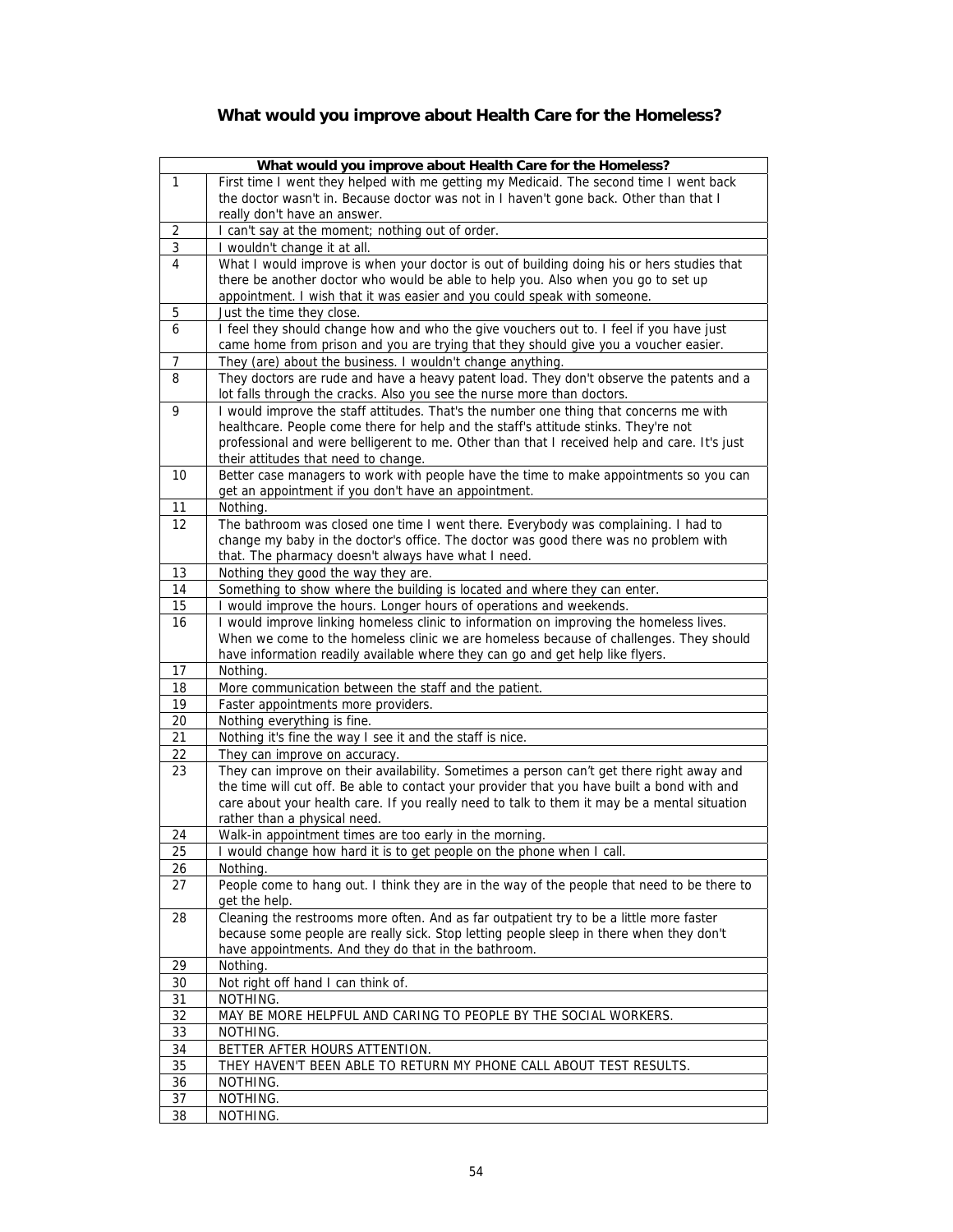|          | What would you improve about Health Care for the Homeless?                             |
|----------|----------------------------------------------------------------------------------------|
| 39       | THEY COULD PROBABLY USE MORE GRANT MONEY.                                              |
| 40       | HELP PEOPLE WITH LIVING SITUATIONS GET HOUSING.                                        |
| 41       | <b>NOTHING</b>                                                                         |
| 42       | NOTHING EVERYTHING IS FINE                                                             |
| 43       | I WOULD IMPROVE THE OPTICAL PART ABOUT IT BECAUSE YOU ONLY CAN SEE THE                 |
|          | PROVIDER ONLY ONCE EVERY TWO YEARS.                                                    |
| 44       | NOTHING REALLY EVERYTHING IS FINE.                                                     |
| 45       | <b>NOTHING</b>                                                                         |
| 46       | I WOULD HAVE WHOEVER CLEANS THE BATHROOMS DO BETTER BUT SOMETIMES YOU                  |
|          | GET SOME NASTY PEOPLE THAT COME IN ON THE DOWNSTAIRS FLOOR, SO I JUST                  |
|          | THINK THEY NEED PEOPLE TO GO IN AND CLEAN THE BATHROOM UP A LITTLE BETTER.             |
|          | THEY NEED TO MAYBE CLEAN IT SEVERAL TIMES A DAY.                                       |
| 47       | NOTHING. EVEYRTHING IS WONDERFUL                                                       |
| 48       | CONTINUED SERVICES NEEDED WHEN PLACED IN A PRIVATE HOME.                               |
| 49       | THERE ARE STILL A LOT OF HOMELESS SO THEY SHOULD LOOK FOR OTHER HOMELESS               |
|          | PEOPLE TO OFFER SERVICES IF THEY WOULD ACCEPT THEM.                                    |
| 50       | THE SERVICE I GET IS FINE. GET MORE STAFF PEOPLE OR MAYBE HAVE MORE                    |
|          | PROGRAMS LIKE WHEN THEY GIVE OUT BAG LUNCHES WHEN YOU CAN'T GET TO THE                 |
|          | SOUP KITCHEN.                                                                          |
| 51       | THE BATHROOMS NEED TO BE CLEANED MUCH BETTER.                                          |
| 52       | NOTHING.                                                                               |
| 53       | NOTHING I WAS HONESTLY IMPRESSED BY HOW GOOD THE STAFF WAS.                            |
| 54       | I THINK THEY NEED MORE SECURITY WHEN PEOPLE COME IN THERE THEY ARE HIGH                |
|          | OFF DRUGS AND THEY WILL LEAN ALL ON YOU IF THEY ARE SITTING NEXT TO YOU.               |
| 55       | I HAVEN'T HAD ANY PROBLEMS WITH THEM SO I COULDN'T SAY.                                |
| 56       | BETTER EQUIPMENT AVAILABLE LIKE X-RAY MACHINES RIGHT AT THE FACILITY.                  |
| 57       | KEEPING PEOPLE FROM SLEEPING IN FRONT OF THE BUILDING.                                 |
| 58       | HAVE MORE FACILITIES RIGHT NOW THERE ARE ONLY 3 OR 4 AND THEY ARE SPACED               |
|          | OUT.                                                                                   |
| 59       | (NOTHING) THEY'RE DOING A GOOD JOB.                                                    |
| 60       | WORK MORE ON THE SCHEDULING AND APPOINTMENT WAIT TIMES.                                |
| 61       | THEY SHOULD PROVIDE BOOKS FOR YOU TO READ WHILE YOU'RE WAITING.                        |
| 62       | JUST TO UP MY MEDICINES THE MEDS ARE NOT STRONG ENOUGH.                                |
| 63       | NOTHING THEY ARE DOING A WONDERFUL JOB.                                                |
| 64       | THE WAIT IS TOO LONG AND IF YOU MISS YOU DON'T HAVE AN APPOINTMENT                     |
|          | ANYMORE.                                                                               |
| 65       | NOTHING (MEAN) EVERYTHING IS FINE                                                      |
| 66       | NOT TOO MUCH CAUSE THEY ARE PRETTY GOOD.                                               |
| 67       | THEY DON'T NEED ANY IMPROVEMENT                                                        |
| 68       | THE LOCATION (MEAN) IT WAS NO WAY TO PARK AT ALL                                       |
| 69       | THERE SHOULD BE A SHORTER WAIT FOR APPOINTMENT TIMES.                                  |
| 70       | THEY MEET MY NEEDS.                                                                    |
| 71       | NOTHING REALLY. (REPEAT) SOMETIMES THERE ARE PEOPLE THERE THAT AREN'T                  |
|          | READY TO GET YOUR HEALTH STRAIGHTENED OUT SHOULDN'T BE HANGING AROUND                  |
|          | THE BUILDING. I WANTED TO DO WHAT I NEEDED TO DO TO GET BACK ON MY FEET.               |
| 72<br>73 | NOT SURE.<br>I WOULD LIKE THE STAFF TO ALL WORK TOGETHER TO MAKE SURE THAT EVERYONE IS |
|          | TAKEN CARE OF BECAUSE NORMALLY I DON'T HAVE ANY PROBLEMS BUT THE LAST TIME             |
|          | I WAS THERE I HAD A REALLY BAD EXPERIENCE. SHE DIDN'T DO ANYTHING FOR ME SHE           |
|          | ACTED LIKE SHE DIDN'T CARE. SHE ONLY CARED ABOUT HERSELF SHE DIDN'T TRY TO             |
|          | EXPLAIN ANYTHING TO ME OR TO TRY TO UNDERSTAND ANYTHING ABOUT MY PAIN OR               |
|          | WHAT I WAS GOING THERE FOR. SHE JUST DIDN'T CARE ABOUT HOW I WAS FEELING I             |
|          | WAS IN PAIN SHE DIDN'T CARE SO ALL THE STAFF SHOULD BE MORE CONCERNED                  |
|          | ABOUT THE PATIENTS EVEN THOUGH THEY MIGHT NOT BE IN A GOOD MOOD.                       |
| 74       | THE WAIT TIME IS TOO LONG.                                                             |
| 75       | THE STAFF NEEDS TO BE MORE SENSITIVE TOWARDS PATIENTS FEELINGS (MEAN) NO               |
|          | CONCERN AT ALL ON HOW THEY'RE DOING.                                                   |
| 76       | THE KIDS PLAY AREA CAN JUST BE KEPT A LITTLE CLEANER.                                  |
| 77       | NO I DON'T.                                                                            |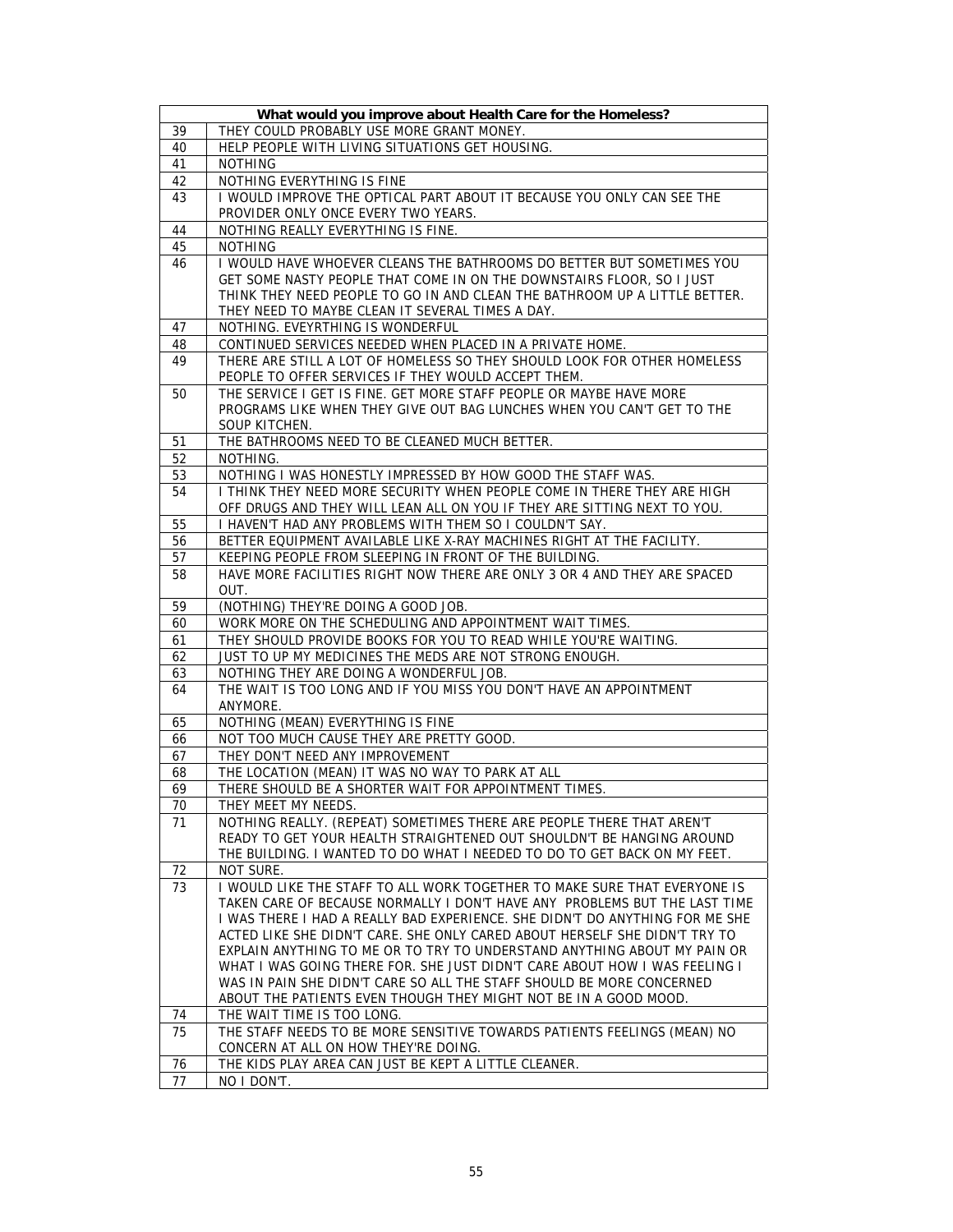|     | What would you improve about Health Care for the Homeless?                                                  |
|-----|-------------------------------------------------------------------------------------------------------------|
| 78  | THERE SHOULD BE MORE HELP IF THEY ANSWER YOUR PHONE CALLS. IT TAKES AWHILE                                  |
|     | FOR THEM TO GET BACK IN TOUCH WITH YOU WHEN YOU CALL THEM FASTER                                            |
|     | REACHING OUT TO THE PATIENTS.                                                                               |
| 79  | NOTHING.                                                                                                    |
| 80  | IF THERE'S LESS TIME TO WAIT IF THERE'S NO APPOINTMENT.                                                     |
| 81  | NOTHING.                                                                                                    |
| 82  | NOTHING.                                                                                                    |
| 83  | <b>OPERATING HOURS.</b>                                                                                     |
| 84  | NOTHING TO IMPROVE.                                                                                         |
| 85  | TO HELP ALL THE OTHER PEOPLE THAT'S OUT THERE BUT IT'S UP TO THEM TO COME IN                                |
|     | AND ASK FOR HELP.                                                                                           |
| 86  | NOTHING EVERYTHING WAS FINE FOR THE TWO VISITS.                                                             |
| 87  | I CANT THINK OF ANYTHING I WOULD IMPROVE.                                                                   |
| 88  | THE BATHROOM IS TRIFLING. SOMEONE NEEDS TO TEND TO THE BATHROOMS BECAUSE                                    |
|     | THEY ARE DEALING WITH THE HOMELESS. NEEDS TO BE CLEANED EVERY HOUR.                                         |
| 89  | ONLY THAT THE WAIT TIMES ARE TOO LONG.                                                                      |
| 90  | THE BATHROOMS ARE NOT CLEANED ENOUGH THEY NEED TO BE CLEANED MORE.                                          |
| 91  | WITH THE FRONT DOOR THERE ARE THE PEOPLE THAT'S OUT THERE LAYING ON THE                                     |
|     | STEPS THAT'S MY MAIN ISSUE.                                                                                 |
| 92  | NOTHING I'M COMPLETELY SATISFIED.                                                                           |
| 93  | NOTHING OTHER THAN HELPING GET EXTRA FUNDING SO THEY CAN HELP MORE.                                         |
| 94  | IF MY OWN DOCTOR IS SOUGHT AND USED I CAN NOT USE THE FACILITY ANY LONGER.                                  |
| 95  | THE CONDITIONS OF THE BATHROOMS ARE HORRIBLE.                                                               |
| 96  | I WAS WAITING FOR A REFERRAL FOR FOUR MONTHS.                                                               |
| 97  | WELL IF THE DOCTORS WOULD JUST CARE A LITTLE BIT MORE ABOUT THE PEOPLE                                      |
|     | BECAUSE SOMETIMES PEOPLE REALLY NEED THE HELP BIT. I FEEL LIKE THEY DON'T GET                               |
|     | THE HELP BUT OTHER PEOPLE GET IT AND THEY DON'T REALLY NEED IT BUT IT'S HARD                                |
|     | TO DEFINE WHO REALLY DOES NEEDS IT AND SO THAT'S A PRETTY HARD QUESTION.                                    |
| 98  | NOTHING.                                                                                                    |
| 99  | NOTHING.                                                                                                    |
|     |                                                                                                             |
| 100 |                                                                                                             |
| 101 | NOTHING AT ALL IT'S FINE AS IT IS.<br>HAVE EARLIER APPOINTMENTS.                                            |
| 102 | NOTHING.                                                                                                    |
| 103 | NOTHING.                                                                                                    |
| 104 | MORE SUFFICIENT PROCESS FOR ALL VISITORS TO CUT DOWN THE WAITING LINES.                                     |
| 105 | IF YOU COME IN TO SIGN UP FOR HEALTHCARE YOU HAVE TO GET THERE REALLY EARLY                                 |
|     | CAUSE OF THE WAITS.                                                                                         |
| 106 | <b>NOTHING</b>                                                                                              |
| 107 | THERE ARE ONLY CERTAIN TIMES TO CHECK IN AND IF YOU MISSED TIMES, YOU HAD                                   |
|     | TO CHECK IN AGAIN AT 1:45.                                                                                  |
| 108 | <b>NOTHING</b>                                                                                              |
| 109 | I COULDN'T SAY THAT I CAN MAKE AN IMPROVEMENT.                                                              |
| 110 | HONESTLY THE BATHROOMS IN THE DOWNSTAIRS AREA. (ELSE) THE ODOR IN THE                                       |
|     | WAITING AREA SMELLS LIKE HEAVY URINE. (ELSE) THE SECURITY GUARDS ARE MORE                                   |
|     | ONGUARD AS FAR AS THEIR JOBS AND THEY'RE RUDE NEED TO BE MORE PATIENT AND                                   |
|     | UNDERSTANDING.                                                                                              |
| 111 | INCREASE SECURITY PERSONEL.                                                                                 |
| 112 | NOTHING.                                                                                                    |
| 113 | BEING ABLE TO MAKE A CONNECTION WITH PEOPLE REGARDLESS OF THE OTHER                                         |
|     | SERVICES LIKE HAVING THERAPY THERE OR MISMANGEMENT. THEY DIDN'T HELP ME                                     |
|     | BECAUSE I COULDN'T BE A PART OF ONE OF THEIR MAJOR PROGRAMS BECAUSE I                                       |
|     | WASN'T AN ADDICT AND THE FACT THAT I HAVE A THERAPIST AND A PRIMARY DOCTOR                                  |
|     | I COULDN'T GET THE CARE THAT I NEEDED. AT LEAST ONE PART OF THEIR MAJOR                                     |
|     | SERVICES THEY COULDN'T HELP ME.                                                                             |
| 114 | NOTHING.                                                                                                    |
| 115 | GET 10 MORE BUILDINGS, 10 TIMES MORE STAFF, AND HAVE THE ABILITY TO SERVE                                   |
|     | MORE PEOPLE. THEN THERE WILL BE A SHORT WAIT. IT WAS REALLY HARD; I HAD TO                                  |
|     | COME BACK 3 TIMES BEFORE I COULD GET SERVICE BECAUSE THEY TOOK SO LONG I                                    |
|     | HAD TO GO TO WORK. THE PLACE COULD BE MUCH CLEANER THERE WERE JUNKIES ALL                                   |
|     | IN THE WAITING ROOM. IT NEEDS MORE SECURITY. I AM CERTAIN THAT THE STAFF IS<br>DOING THE BEST JOB THEY CAN. |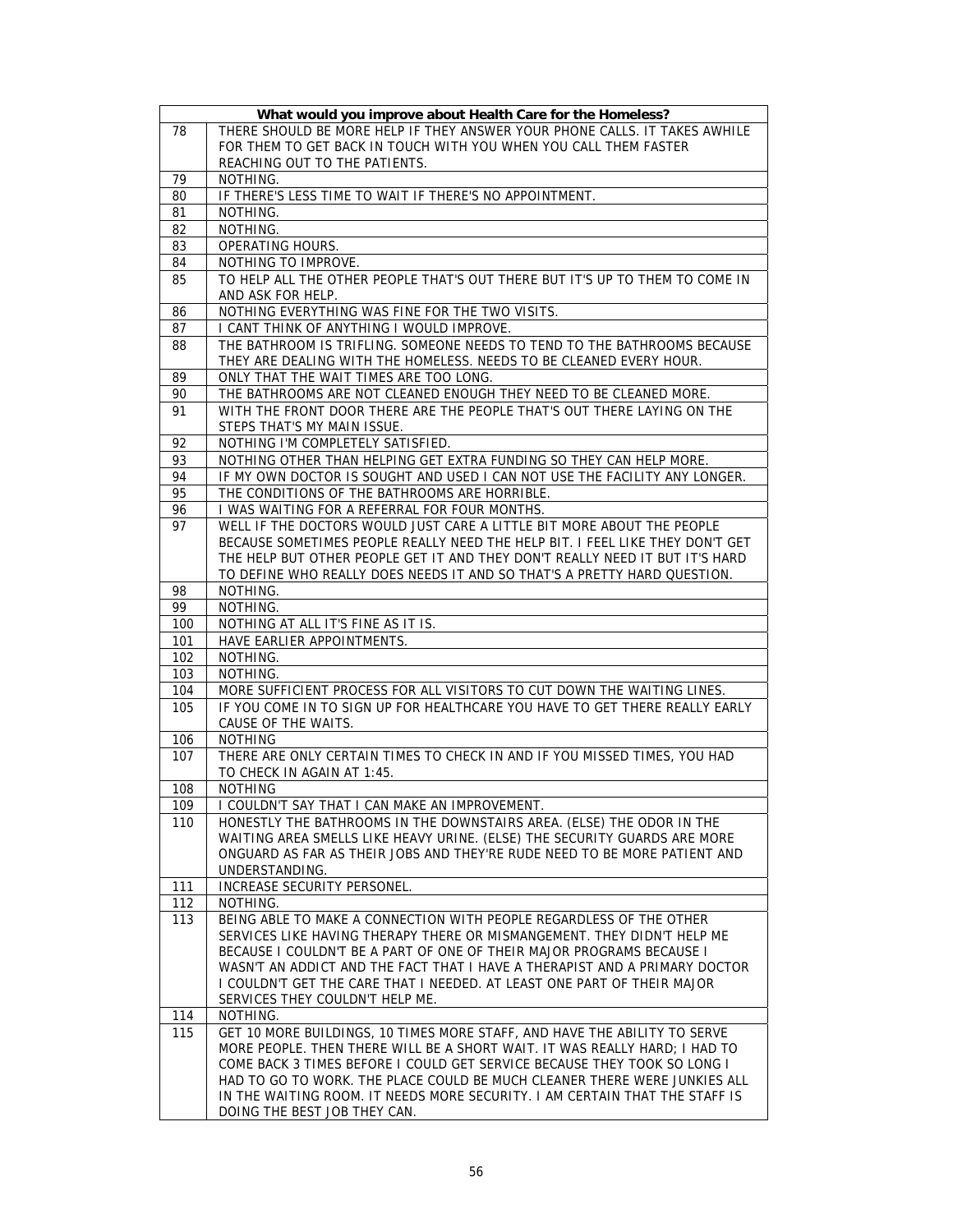| What would you improve about Health Care for the Homeless? |                                                                                               |  |
|------------------------------------------------------------|-----------------------------------------------------------------------------------------------|--|
| 116                                                        | NOT SURE THEY DO A GREAT JOB!                                                                 |  |
| 117                                                        | THEY NEED TO HAVE BETTER RESOURCES FOR PEOPLE. NO ONE THERE COULD HELP ME                     |  |
|                                                            | WITH MY HOMELESSNESS. THEY REFERRED ME TO LEGAL AID WHO COULDN'T HELP ME                      |  |
|                                                            | EITHER. THEY NEED BETTER RESOURCES FOR PEOPLE.                                                |  |
| 118                                                        | <b>NOTHING</b>                                                                                |  |
| 119                                                        | <b>NOTHING</b>                                                                                |  |
| 120                                                        | MORE ATTENTION TO HELPING THE HOMELESS GET HOUSING.                                           |  |
| 121                                                        | NO ANSWERS READILY WHEN YOU CALL AND MISSED APPTS TAKE LONG TO APPLY                          |  |
|                                                            | <b>AGAIN</b>                                                                                  |  |
| 122                                                        | CASE MANAGEMENT. I FEEL LIKE THEY PICK AND CHOOSE WHOSE SERVICE THEY JUDGE                    |  |
|                                                            | IS WORTHY OF EXPEDITING. THERE SHOULD BE SOMEONE OVERSEEING THE CASE                          |  |
|                                                            | MANAGEMENT.                                                                                   |  |
| 123                                                        | THEY NEED HELP WITH KEEPING THE BATHROOMS CLEAN AROUND THE CLOCK.                             |  |
| 124                                                        | I HAVE NO SUGGESTIONS AT THIS TIME.                                                           |  |
| 125                                                        | I DO NOT HAVE ANY SUGGESTIONS AT THIS TIME.                                                   |  |
| 126                                                        | HEALTH CARE FOR THE HOMELESS JUST NEEDS TO SPREAD THE WORD. THEY COULD                        |  |
|                                                            | OFFER PAMPHELTS SO PEOPLE ARE AWARE OF THE PROGRAM. MANY THINK IT'S JUST                      |  |
|                                                            | FOR THE HOMELESS BUT IT'S NOT. HEALTH CARE FOR THE HOMELESS OFFERS HELP                       |  |
|                                                            | WITH DOCTORS THERAPISTS HOUSING IDS AND MUCH MORE.                                            |  |
| 127                                                        | I would improve the hours of operations.                                                      |  |
| 128                                                        | ONE SUGGESTION I HAVE WOULD BE TO KEEP THE BATHROOMS CLEANER.                                 |  |
| 129                                                        | I don't have any suggestions. I had no problems with the service provided by Health Card      |  |
|                                                            | for the Homeless.                                                                             |  |
| 130                                                        | I HAVE NO SUGGESTIONS AT THIS TIME.                                                           |  |
| 131                                                        | I DO NOT HAVE ANY SUGGESTIONS AT THIS TIME.                                                   |  |
| 132                                                        | I would like to see if Health Care for the Homeless could help seniors that have some         |  |
|                                                            | income get senior apartments for living quarters so that the homeless shelter would have      |  |
|                                                            | more openings for the homeless who are sick.                                                  |  |
| 133                                                        | I would like to see more doctors available.                                                   |  |
| 134                                                        | I HAVE NO SUGGESTIONS AT THIS TIME.                                                           |  |
| 135                                                        | I HAVE NO SUGGESTIONS AT THIS TIME.                                                           |  |
| 136                                                        | HEALTH CARE FOR THE HOMELESS COULD KEEP THEIR BATHROOMS CLEANER.                              |  |
| 137                                                        | HEALTH CARE FOR THE HOMELESS COULD IMPROVE UPON THE EASE OF OBTAINING                         |  |
|                                                            | APPOINTMENTS FOR MENTAL HEALTH VISITS.                                                        |  |
| 138                                                        | I am satisfied with everything.                                                               |  |
| 139                                                        | Nothing I am satisfied with everything                                                        |  |
| 140                                                        | HEALTH CARE FOR THE HOMELESS COULD OFFER MORE HEALTH CARE PROVIDERS.                          |  |
| 141                                                        | I would like to see more security at the clinic                                               |  |
| 142                                                        | They need better communication when it comes to important documents.                          |  |
| 143                                                        | I would like to see if there is anything I could do for others like they have done for me. It |  |
|                                                            | would be nice if I could go there and help out now that I am doing better.                    |  |
| 144                                                        | The staff should be more exceptional.                                                         |  |
| 145                                                        | I think that maybe they could add another location.                                           |  |
| 146                                                        | There are times when the wait time is long and sometimes you could be waiting in line and     |  |
|                                                            | they think you did not show up for your appointment and put you down as a no show so          |  |
|                                                            | they need to work on that.                                                                    |  |
| 147                                                        | I don't feel anything needs to be improved                                                    |  |
| 148                                                        | They need to Create more jobs. They should hire some of the people that they are cleaning     |  |
|                                                            | up.                                                                                           |  |
| 149                                                        | The doctor would not approve anything. They need tp approve more health care services.        |  |
| 150                                                        | The main lobby could be kept cleaner and the bathrooms could be kept cleaner as well.         |  |
| <u>151</u>                                                 | Improve the appointment process. They tell you they will mail it to you yet never do so.      |  |
| 152                                                        | They need to make sure people are in the right lines.                                         |  |
| 153                                                        | The bathrooms need to be cleaned more often.                                                  |  |
| 154                                                        | NOTHING.                                                                                      |  |
| 155                                                        | I can't think of anything I am very satisfied with everything they do.                        |  |
| 156                                                        | They need to advertise more and do some commercials.                                          |  |
| 157                                                        | NOT SURE.                                                                                     |  |
| 158                                                        | They need to give them more money so they can help more people.                               |  |
| 159                                                        | TO GET SATELLITES IN DIFFERENT PARTS OF THE CITY.                                             |  |
|                                                            |                                                                                               |  |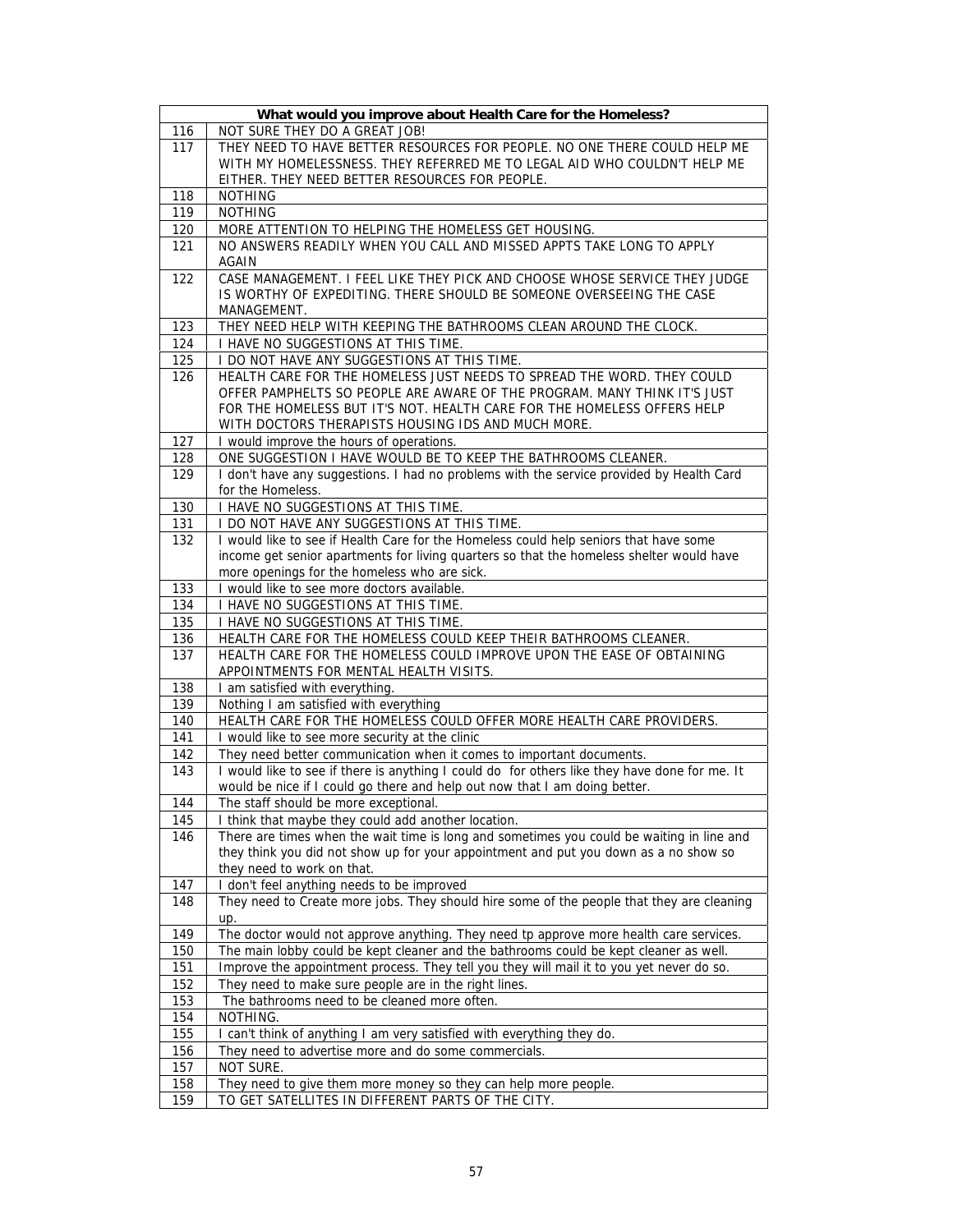|     | What would you improve about Health Care for the Homeless?                                                                                                                                                                                                                                                       |
|-----|------------------------------------------------------------------------------------------------------------------------------------------------------------------------------------------------------------------------------------------------------------------------------------------------------------------|
| 160 | They need to do something with the people hanging around in the lobby and the<br>bathrooms.                                                                                                                                                                                                                      |
| 161 | We need more access to speak to our providers.                                                                                                                                                                                                                                                                   |
| 162 | I want them to provide a hall.                                                                                                                                                                                                                                                                                   |
| 163 | I would say to have less junkies there. I just don't like to be around them. Maybe they<br>could set up a separate area for them.                                                                                                                                                                                |
| 164 | They need to have less wait times.                                                                                                                                                                                                                                                                               |
| 165 | They need to get more staff.                                                                                                                                                                                                                                                                                     |
| 166 | The bathrooms need to be cleaned.                                                                                                                                                                                                                                                                                |
| 167 | <b>NOTHING</b>                                                                                                                                                                                                                                                                                                   |
| 168 | n/a                                                                                                                                                                                                                                                                                                              |
| 169 | They need to make it easier to make a appointment.                                                                                                                                                                                                                                                               |
| 170 | They leave the air conditioner on all the time. That makes people get sick.                                                                                                                                                                                                                                      |
| 171 | I would not know at this point right now.                                                                                                                                                                                                                                                                        |
| 172 | The employees' salaries need to be higher. They need more federal funding for the                                                                                                                                                                                                                                |
|     | program                                                                                                                                                                                                                                                                                                          |
| 173 | They need to provide better service in the waiting area.                                                                                                                                                                                                                                                         |
| 174 | The waiting time for appointments sometimes it is long and other times it is short. They<br>need to come up with a better system so that if it is going to be a long wait they can let<br>you know instead of just sitting there. They could also do something about the chairs which<br>are very uncomfortable. |
| 175 | Some of the doctors NEED TO BE MORE UNDERSTANDING. Some of the doctors to be<br>more understanding.                                                                                                                                                                                                              |
| 176 | The bathrooms need to be a lot cleaner than they are.                                                                                                                                                                                                                                                            |
| 177 | They need to do something with the homeless outside of the building.                                                                                                                                                                                                                                             |
| 178 | They need better organization in the waiting rooms.                                                                                                                                                                                                                                                              |
| 179 | They need to get better at getting back in touch with people.                                                                                                                                                                                                                                                    |
| 180 | The front desk Is very disrespectful to them. They look down upon people less fortunate<br>than them.                                                                                                                                                                                                            |
| 181 | The cleanliness of the outside the of the facility.                                                                                                                                                                                                                                                              |
| 182 | n/a                                                                                                                                                                                                                                                                                                              |
| 183 | Waiting room setup as well as handling of incoming patients there appears to be a lack of<br>concern for schedule. This has been a concern thru out my process. Having long wait times<br>consistently hours late at a time from 9am appointment getting seen by 3pm.                                            |
| 184 | The length of time you wait to be seen for your visit.                                                                                                                                                                                                                                                           |
| 185 | Nothing.                                                                                                                                                                                                                                                                                                         |
| 186 | I would like for them to be able to answer the phone. It seems like I am no longer on their<br>priority list since I had to change locations and had to stop going there for a while.                                                                                                                            |
| 187 | Equipment was more up to date.                                                                                                                                                                                                                                                                                   |
| 188 | I can't think of anything for them to improve on. No I can't think of anything.                                                                                                                                                                                                                                  |
| 189 | No there is not anything I feel needs to be approved.                                                                                                                                                                                                                                                            |
| 190 | More attentive to housing needs.                                                                                                                                                                                                                                                                                 |
| 191 | Nothing. No, I can't think of anything to improve.                                                                                                                                                                                                                                                               |
| 192 | Nothing.                                                                                                                                                                                                                                                                                                         |
| 193 | nothing                                                                                                                                                                                                                                                                                                          |
| 194 | No places for improvement at this I feel they do well for the people they help.                                                                                                                                                                                                                                  |
| 195 | I would say just to keep appointments when scheduled. I had to wait two months for a<br>dental appointment.                                                                                                                                                                                                      |
| 196 | No there isn't anything I would like to improve.                                                                                                                                                                                                                                                                 |
| 197 | Nothing.                                                                                                                                                                                                                                                                                                         |
| 198 | Waiting area can be a little cleaner in appearance, chairs can be moved around to fit other<br>needs, and greeting patients when they arrive.                                                                                                                                                                    |
| 199 | I would say they need to get better at working together. Sometimes it seems that the right<br>hand doesn't know what the left hand is doing.                                                                                                                                                                     |
| 200 | I would provide a cleaner environment for waiting area and I want housing to be more<br>available a little faster.                                                                                                                                                                                               |
| 201 | I would like Health Care for the Homeless. They need to improve more housing.                                                                                                                                                                                                                                    |
| 202 | Scheduling for appointments.                                                                                                                                                                                                                                                                                     |
| 203 | I can't think of anything they need to improve. No I can't think of anything except maybe                                                                                                                                                                                                                        |
|     | clean the bathrooms better.                                                                                                                                                                                                                                                                                      |